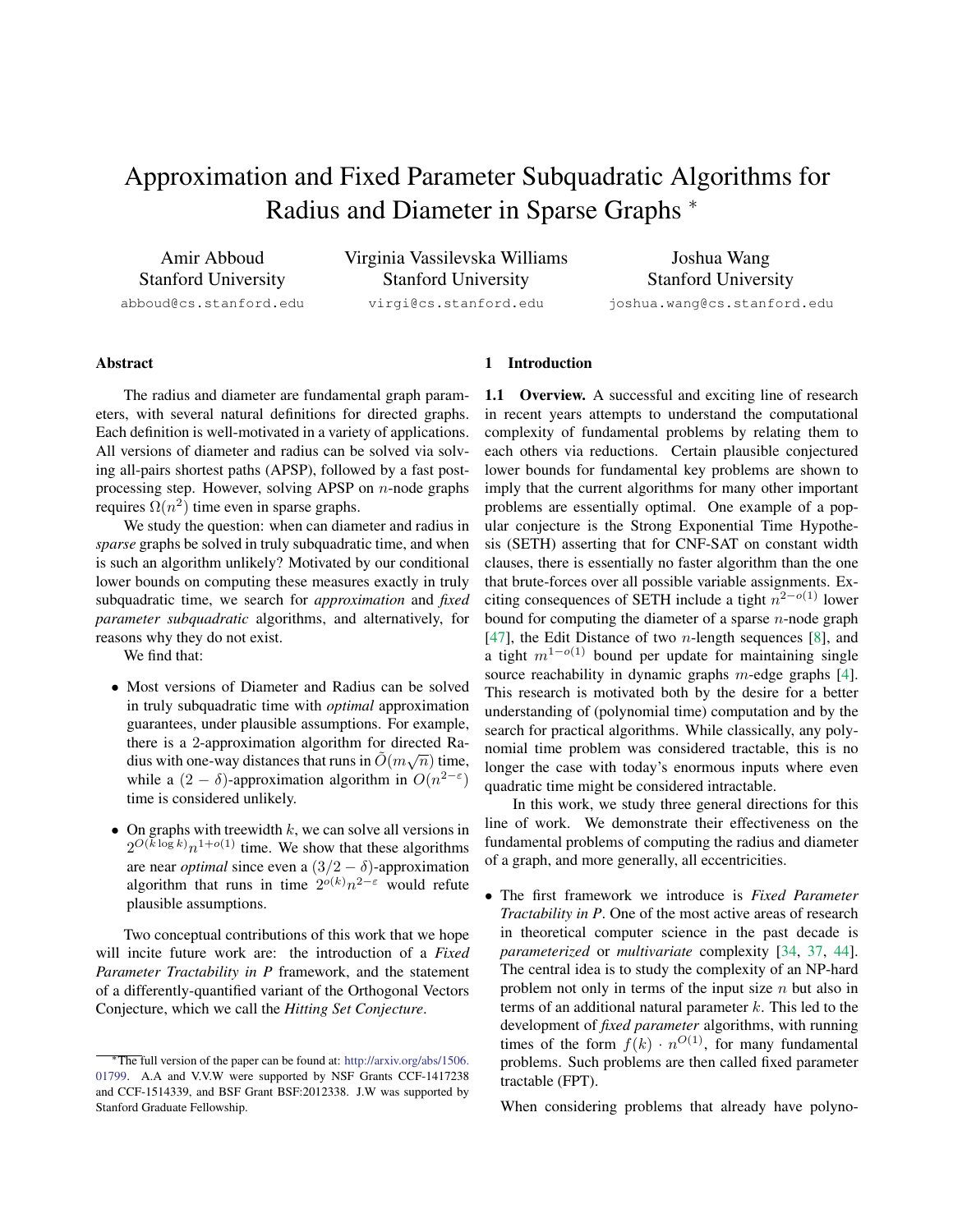mial time algorithms, the usual FPT definition is not very interesting since all problems in P are fixed parameter tractable with respect to any parameter. We propose a more fine-grained approach: Since quadratic time is a bottleneck in many applications, we propose to treat it as *intractable*, just as super-polynomial time is traditionally treated. We seek interesting *Fixed Parameter Subquadratic* algorithms, with running time of the form  $O(f(k) \cdot n^{2-\epsilon})$  for some  $\varepsilon > 0$ . For example, we will consider natural parameterizations of Radius and Diameter such as the treewidth  $tw$  of the input graph, and ask whether there is an  $O(f(tw) \cdot n^{2-\epsilon})$  time algorithm for the problems, and if so, for what functions  $f$ . The more general approach is, given a problem that is in  $O(n^c)$  time for some c but is believed to also require  $n^{c-o(1)}$  time, study for which parameters  $k$  and functions  $f$ , the problem has an  $O(f(k)n^{c-\epsilon})$  time algorithm for some  $\varepsilon > 0$ , and if possible, also prove matching (conditional) lower bounds on  $f$ .

- The second direction we follow is that of *faster approximability in P*, which had already been studied in previous works [\[47,](#page-14-0) [25,](#page-14-4) [20\]](#page-13-2). We consider problems that can be solved exactly in polynomial time, say  $O(n^2)$  time, for which a conditional  $n^{2-o(1)}$  lower bound is known, and we ask: can we solve the problem approximately in truly subqudratic time? If so, what is the best approximation ratio we can obtain in  $O(n^{2-\epsilon})$  time for constant  $\varepsilon > 0$ ("truly subquadratic") time? More generally, these questions can be asked for problems regardless of whether they are in  $P$  or not: suppose that a problem  $A$  can be solved exactly in  $a(n)$  time; for what values of  $\alpha$ , is there an  $\alpha$ -approximation algorithm that runs in  $a(n)^{1-\epsilon}$  time for  $\varepsilon > 0$ ?
- The third approach we propose is to look at *different quantifications* of conjectured-to-be-hard problems. For example, a problem that requires  $n^{2-o(1)}$  under SETH is the orthogonal vectors (OV) problem: given two lists  $A$  and  $B$ , each containing  $n$  d-dimensional vectors each (for  $d = \omega(\log n)$ ), does there exist a pair of vectors  $a \in A, b \in B$  such that  $a \cdot b = 0$ ? This OV problem is the basis for almost all hardness reductions for problems in P. The quantifiers in the OV problem are  $\exists \exists$  (i.e.  $\exists a \exists b$ ). A different quantification of the problem is ∀ ∃, giving the Hitting Set Existence problem: is it true that *for all* vectors a in A, there *exists* a vector in B that is orthogonal to a?

These new quantified versions could be: (1) intuitively as hard as the original problem, and (2) much more appropriate for proving hardness for other problems for which it seems very hard or even provably unlikely to prove hardness by reduction from the original problem (because of type mismatch).

This approach allows us to prove tight conditional lower bounds for approximating the Radius of a sparse graph, a task that has been elusive despite many efforts, even though such a lower bound for the very similar Diameter problem was proven a few years back [\[47\]](#page-14-0). To achieve this, we introduce a new natural and plausible variant of the OV conjecture that OV requires  $n^{2-o(1)}$  time. This new Hitting Set Conjecture asserts that the Hitting Set problem also requires  $n^{2-o(1)}$  time.

1.2 Case study: Diameter and Radius. We study two of the most basic graph parameters: radius and diameter. The diameter of an undirected graph is the longest distance, and the radius is the shortest distance from a node to the furthest node from it. Intuitively, the node that achieves the radius, the so-called *center* of the graph, is "close" to all other nodes. In directed graphs, depending on the application, there may be multiple definitions for "closeness": a node can be close in the sense that it has short paths *to* other nodes ("source"), *from* other nodes ("target"), or even to and then back from other nodes ("roundtrip"). That is, there are several natural definitions of both radius and diameter for directed graphs; all of them are well-studied [\[28,](#page-14-5) [40,](#page-14-6) [27,](#page-14-7) [36,](#page-14-8) [6,](#page-13-3) [30,](#page-14-9) [26,](#page-14-10) [35,](#page-14-11) [11,](#page-13-4) [12,](#page-13-5) [57,](#page-14-12) [58,](#page-14-13) [23,](#page-14-14) [38,](#page-14-15) [54,](#page-14-16) [47,](#page-14-0) [25,](#page-14-4) [2,](#page-12-0) [17\]](#page-13-6) (and many others). Even estimating the diameter and radius of a network efficiently is useful in practical applications (e.g. the analysis of social networks) and serves as a basic primitive.

Although the problems are very well-studied, theoretically the fastest known exact algorithms for both Diameter and Radius compute all pairs shortest paths (APSP) and then run a fast postprocessing procedure. Unfortunately, any algorithm for APSP necessarily takes  $\Omega(n^2)$  time in nnode graphs *regardless of the sparsity*, since the output is quadratic. However the output for both Radius and Diameter is a single integer, and it is far from obvious why  $\Omega(n^2)$  time in sparse graphs (say with,  $O(n)$  edges) would be necessary. In this paper we address the question below, providing both algorithms and lower bounds.

## *When can Diameter and Radius in sparse graphs be solved in*  $O(n^{2-\epsilon})$  *time for*  $\epsilon > 0$ ?

The study of the above question has a clear practical motivation: quadratic time on real-world graphs is infeasible, so that the boundary between the tractable and intractable is really in the low-polynomial regime.

In the rest of this paper, we say that a bound is *subquadratic* if it can be bounded by  $O(n^{2-\epsilon})$  for some  $\epsilon > 0$ , while upper bounds of the form  $n^{2-o(1)}$  are only *mildly subquadratic*.

Barriers. Recent work has revealed convincing evidence that solving Diameter in subquadratic time might not be possible, even in undirected graphs. Roditty and Vassilevska W. [\[47\]](#page-14-0) showed that an algorithm that can distin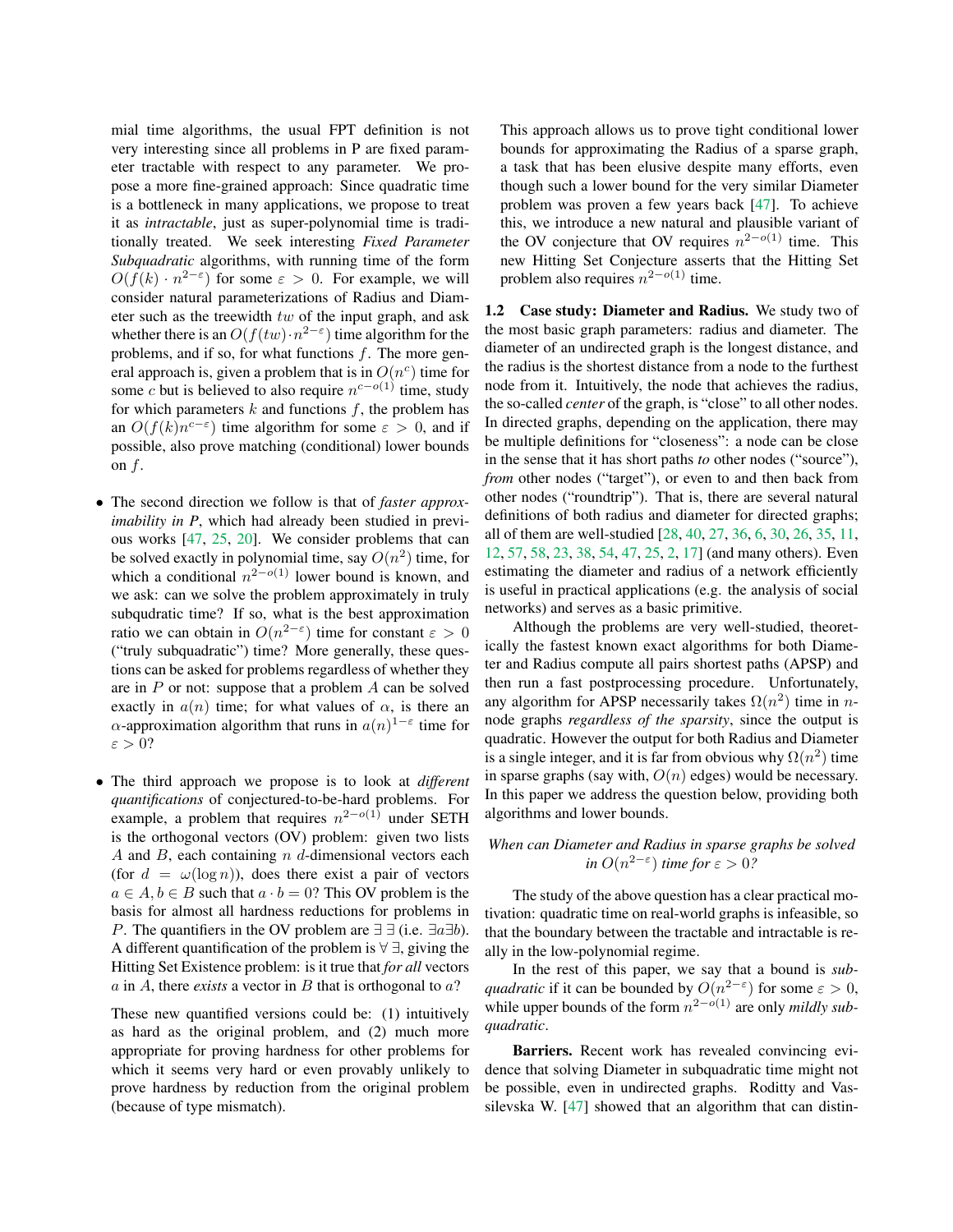guish between diameter 2 and 3 in an undirected sparse graph in subquadratic time refutes the following widely believed conjecture.

**The Orthogonal Vectors Conjecture:** There is no  $\varepsilon >$ 0 such that for all  $c \geq 1$ , there is an algorithm that given two lists of *n* boolean vectors  $A, B \subseteq \{0, 1\}^d$  where  $d = c \log n$ can determine if there is an orthogonal pair  $a \in A, b \in B$ , in  $O(n^{2-\epsilon})$  time.

The problem in the above conjecture is called the Orthogonal Vectors (OV) problem. The best known algorithm for it runs in mildly subquadratic  $n^{2-1/O(\log(d/\log n))}$ time [\[3\]](#page-13-7). Williams [\[55\]](#page-14-17) showed that the OV conjecture is implied by the well-known Strong Exponential Time Hypothesis (SETH) of Impagliazzo, Paturi and Zane [\[42,](#page-14-18) [41\]](#page-14-19). Nowadays many papers base the hardness of problems on SETH and the OV conjecture. This holds both for NP-hard problems (e.g. [\[33\]](#page-14-20)), as well as problems in P [\[46,](#page-14-21) [4,](#page-13-1) [5,](#page-13-8) [18,](#page-13-9) [8,](#page-13-0) [1,](#page-12-1) [19\]](#page-13-10).

For the Radius problem, the only known barriers to solving the problem exactly are based on other conjectures. Recent work [\[2\]](#page-12-0) shows that if the radius of a possibly dense graph can be computed in truly subcubic time,  $O(n^{3-\epsilon})$  for  $\varepsilon > 0$ , then APSP also admits a truly subcubic algorithm. Such an algorithm for APSP has long eluded researchers, and it is often conjectured that it does not exist (e.g. [\[56,](#page-14-22) [4,](#page-13-1) [49,](#page-14-23) [51\]](#page-14-24)). For dense graphs the latter result essentially settles the question of computing Radius exactly. For sparse graphs, however, only a much weaker result is known: any  $T(m)$  time algorithm for the radius of an m-edge graph can be used to find a triangle in an m-edge graph in  $O(T(m))$ time [\[2\]](#page-12-0). The limit of current techniques for triangle finding is  $O(m^{4/3})$  [\[7\]](#page-13-11) (if the matrix multiplication exponent is 2), and hence this result gives some reason to believe that obtaining a very fast algorithm for Radius in sparse graphs would be hard. Nevertheless, this result says nothing about the existence of an  $O(n^{2-\epsilon})$  time algorithm.

A natural approach to prove Radius limitations in sparse graphs is to base them on the OV conjecture. However, such a lower bound has remained elusive [\[2,](#page-12-0) [16\]](#page-13-12). This is due to the following type mismatch. The OV problem asks for the existence of a pair of vectors with a certain property, just as Diameter asks for the existence of a pair of nodes that are far, i.e. both are of type  $\exists x \exists y$ . Meanwhile, Radius asks for the existence of a node such that *all* nodes are close, i.e. ∃x∀y. This quantifier disagreement is the difficulty of proving a lower bound based on OV, and suggests the following natural and plausible variant of the OV conjecture.

**The Hitting Set Conjecture:** There is no  $\varepsilon > 0$  such that for all  $c \geq 1$ , there is an algorithm that given two lists  $A, B$  of n subsets of a universe U of size  $c \log n$ , can decide in  $O(n^{2-\epsilon})$  time if there is a set in the first list that intersects every set in the second list, i.e. a "hitting set".

We call the problem in this conjecture the Hitting Set Existence (HSE) problem. An equivalent version of the HSE problem is as follows: given two lists  $A, B \subseteq \{0, 1\}^d$ , determine whether there is a vector  $a \in A$  that is not orthogonal to any vector  $b \in B$ . The HSE problem can also be solved in mildly subquadratic  $n^{2-1/O(\log(d/\log n))}$ time [\[3\]](#page-13-7), where  $d = |U|$ . The HS conjecture is an offline version of folklore conjectured lower bounds on the hardness of classic online problems such as set intersection and partial match studied for instance by Patrascu [\[45\]](#page-14-25).

We discuss these conjectures in full version and also show that the OV conjecture is implied by the HS conjecture.

<span id="page-2-0"></span>With the following theorem, we complete the picture (at least conditionally) for the exact computation of Radius and Diameter in undirected sparse graphs.

THEOREM 1.1. *If for some*  $\varepsilon > 0$ , there is an algorithm that *can determine if a given undirected, unweighted graph with n* nodes and  $O(n)$  edges has radius 2 or 3 in  $O(n^{2-\varepsilon})$  time, *then the HS Conjecture is false.*

Subsequent work of Carmoniso et al [\[22\]](#page-14-26) gave evidence that basing the HS conjecture on SETH is unlikely. Using their framework one can show that SETH-hardness for Radius is similarly unlikely. This can be viewed as justification for the introduction of a new conjecture into the web of reductions in P.

Overcoming the barriers. The rest of the paper tries to obtain meaningful positive results that overcome the barriers above. We consider two of the most successful approaches for coping with NP-hard problems: *approximation* and *parameterization*. In the first approach, we will address questions of the form: what is the smallest constant  $c$  such that we can get a c-approximation algorithm for Diameter and Radius in directed and undirected graphs in  $O(n^{2-\epsilon})$  time? In the second approach, we will consider natural parameterizations of Radius and Diameter such as the treewidth of the input graph, and ask whether there is an  $O(f(tw) \cdot n^{2-\epsilon})$  time, or *fixed parameter subquadratic*, algorithm for the problems, and if so, for what functions  $f$ .

The positive results we obtain in the two parts of our work (corresponding to the two approaches) will use a disjoint set of tools. However, in both approaches, the upper bounds will be matched (or nearly matched) by lower bounds that are obtained from similar constructions.

1.3 Approximation algorithms In undirected graphs, both Diameter and Radius can be 2-approximated by a simple linear time algorithm: pick any node and report the largest distance from it. Aingworth et al. [\[6\]](#page-13-3) obtained an  $\tilde{O}(n^2 + m\sqrt{n})$  time almost-3/2-approximation algorithm for Diameter and Radius in undirected graphs. Roditty and Vassilevska W. [\[47\]](#page-14-0) obtained a randomized almost-3/2-approximation algorithm with runtime  $\tilde{O}(m\sqrt{n})$ , and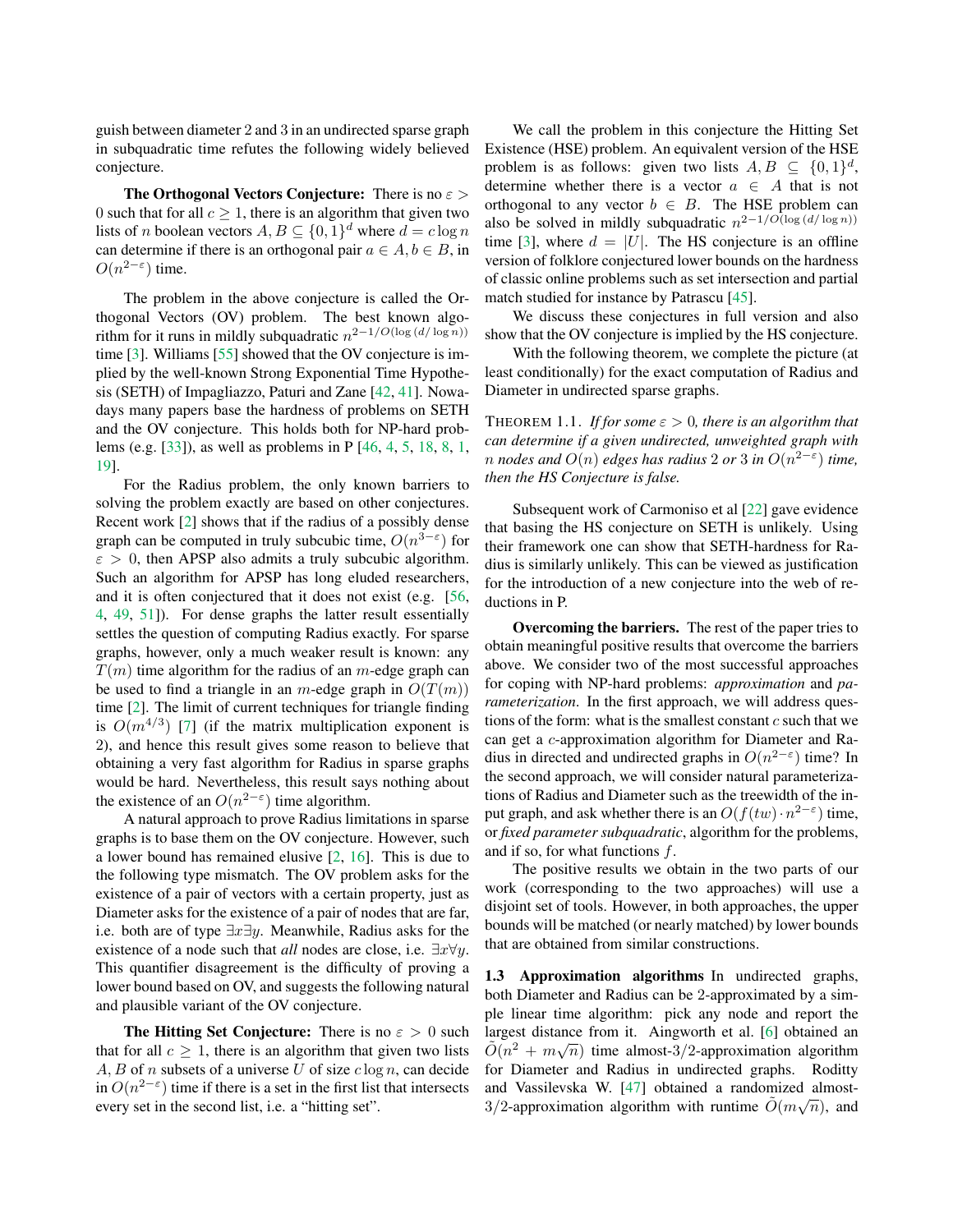Chechik et al. [\[25\]](#page-14-4) derandomized the algorithm and obtained a genuine 3/2-approximation algorithm running in time  $\tilde{O}(mn^{2/3})$ . As previously mentioned, [\[47\]](#page-14-0) also showed that any  $O(n^{2-\epsilon})$  time algorithm that  $\left(\frac{3}{2}-\delta\right)$ -approximates the diameter (for  $\varepsilon$ ,  $\delta > 0$ ) breaks the OV conjecture (as it would distinguish between graphs of diameter 2 and 3). We show that the known approximation algorithms for Radius are also likely tight. An immediate corollary of Theorem [1.1](#page-2-0) is:

COROLLARY 1.1. *A subquadratic* (3/2−δ)*-approximation algorithm for* UNDIRECTEDRADIUS, for some  $\delta > 0$ , *refutes the Hitting Set conjecture.*

The eccentricity of a node is the largest distance out of it. Diameter is the maximum eccentricity, and radius is the minimum. Even though both undirected Diameter and Radius can be 3/2-approximated in subquadratic time, the best known subquadratic algorithm for estimating *all* the eccentricities, by Chechik et al.  $[25]$ , only gives a  $5/3$ approximation. We show that this result is tight conditioned on the OV conjecture<sup>[1](#page-3-0)</sup>.

<span id="page-3-1"></span>THEOREM 1.2. *A* (5/3−δ) *approximation algorithm for the eccentricities of all nodes in undirected sparse graphs that runs in subquadratic time refutes the Orthogonal Vectors Conjecture.*

This completes the picture for undirected graphs and we now turn our attention to directed graphs, where much less was known before our work. To better highlight the novelty of this work, we will only present our results for Radius on directed graphs (see Table [1\)](#page-13-13). Our results for Diameter can be found in Table [2.](#page-13-14)

One-way distances. The first definition of Radius on directed graphs, Source Radius, is the natural extension of the undirected Radius definition:  $\min_x \max_v d(x, v)$ . While in undirected graphs a 2-approximation is trivial, this is no longer the case for directed graphs. In undirected graphs, we can claim for any center  $v^*$ , arbitrary  $u$ , and for all  $x$ , by the triangle inequality,  $d(u, x) \leq d(u, v^*) + d(v^*, x) =$  $d(v^*, u) + d(v^*, x) \le 2R$ . Since in directed graphs  $d(u, v^*)$ is unrelated to  $d(v^*, u)$ , no approximation is guaranteed. Even the known  $3/2$ -approximation algorithms [\[47,](#page-14-0) [25\]](#page-14-4) do not work since for directed graphs all that they can guarantee is that they compute the eccentricity of some node u with either  $d(u, v^*) \leq R/2$  or  $d(v^*, u) \leq R/2$ , and in the latter case no approximation can be guaranteed. Our first algorithmic contribution is a new subquadratic 2 approximation algorithm for Source Radius overcoming the above issues with a two level sampling approach.

THEOREM 1.3. *Given a directed unweighted graph on* n *nodes and* m *edges, there is an algorithm that outputs* R<sup>∗</sup> *such that*  $R \leq R^* \leq 2R$ *, and runs in time*  $O(m\sqrt{n} \log^2 n)$ *.* 

Our algorithm is lightweight and easy to implement. Theorem [1.1](#page-2-0) implies that a subquadratic algorithm for Source Radius is not likely to have an approximation guarantee better than 3/2 and makes one wonder whether a 3/2 guarantee is possible in subquadratic time, as is the case in undirected graphs. However, using the directed edges we manage to increase the gap in the lower bound construction and prove that the approximation factor of our algorithm is optimal for a subquadratic algorithm under the HS conjecture.

<span id="page-3-3"></span>THEOREM 1.4. *A*  $(2 - \delta)$ -*approximation algorithm for Source Radius in sparse graphs that runs in subquadratic time refutes the Hitting Set Conjecture.*

Roundtrip and longest distances. The roundtrip distance between  $u$  and  $v$  is the distance from  $u$  to  $v$  plus the distance from  $v$  to  $u$ , i.e. the sum of both one-way distances. The Roundtrip Radius of the graph is  $\min_x \max_y d(x, v)$  +  $d(v, x)$ . The Max-distance between u and v is the largest of the two one-way distances. The Max Radius of the graph is  $\min_x \max_v \max\{d(x, v), d(v, x)\}.$ 

These definitions are natural ways to turn the distances in directed graphs into a metric. This means that by picking any node as the center we obtain a 2-approximation nearlinear time algorithm for Roundtrip Radius and Max Radius. Moreover, Cowen and Wagner [\[31,](#page-14-27) [32\]](#page-14-28) observed that many of the techniques for approximating distances in undirected graphs can be adapted to handle roundtrip distances, which also led to the roundtrip-spanners of Roditty, Thorup, and Zwick [\[48\]](#page-14-29). This seems to suggest that these versions of Radius should be more like the undirected version where a 3/2-approximation is possible in subquadratic time, and not like Source Radius where the 2 factor is tight. Quite surprisingly, via a delicate reduction, we were able to obtain a gap of 2 in the lower bound constructions, and show that anything better than the trivial 2-approximation is unlikely to run in subquadratic time.

<span id="page-3-4"></span>THEOREM 1.5. *A*  $(2 - \delta)$ -*approximation algorithm for Roundtrip Radius or Max Radius that runs in*  $O(m^{2-\varepsilon})$  *time on sparse graphs, for some*  $\varepsilon$ ,  $\delta > 0$ *, refutes the Hitting Set Conjecture.*

Min Radius. Finally, we consider a less standard but quite intriguing variant of Radius where distance is the shorter of the two directions. Formally, we define the Min-eccentricity of a node  $u$  to be the maximum over nodes v of  $\min\{d(u, v), d(v, u)\}\)$ . The node with minimum Min-eccentricity is the Min-Center of the graph and its

<span id="page-3-2"></span><span id="page-3-0"></span><sup>&</sup>lt;sup>1</sup>Independently, Cairo, Grossi, and Rizzi proved a similar lower bound under SETH (private communication).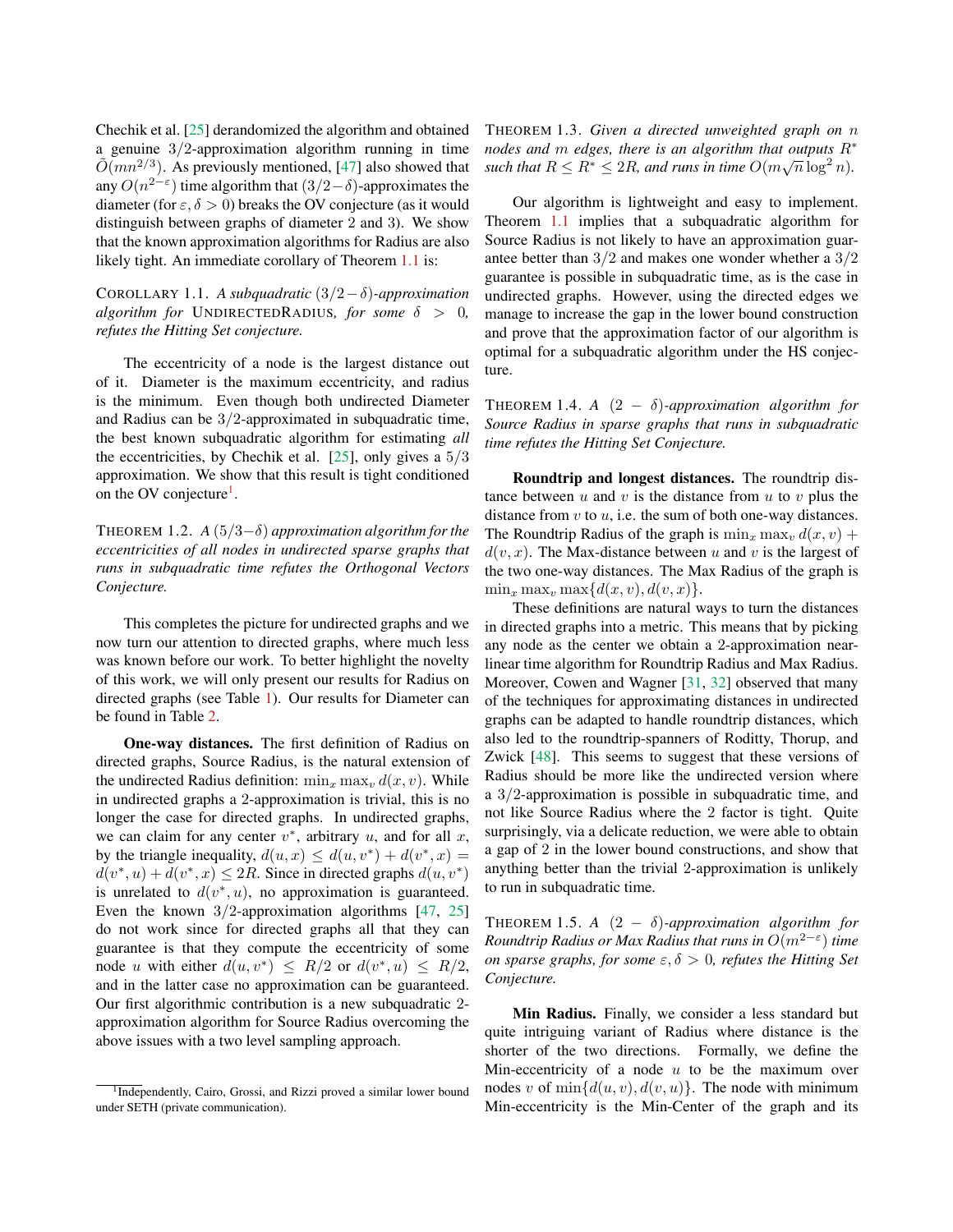Min-eccentricity is the Min-radius. This directed definition naturally models certain applications. For example, in a network representing geographic locations, the Min-center would be the optimal location to place a hospital since it will allow for the fastest possible medical treatment (either by driving to the hospital or by having an ambulance drive from the hospital to the patient) for any location in the graph. This is the only directed Radius version without a trivial linear time algorithm on a  $DAG<sup>2</sup>$  $DAG<sup>2</sup>$  $DAG<sup>2</sup>$ .

Although the problem becomes easy once we compute APSP, it is quite challenging to approximate to within any constant factor without knowing all the distances. Intuitively, a node with Min-eccentricity  $R$  could be very hard to distinguish from nodes that have infinite min-distance to a single node in the graph. We give a linear time algorithm for this simpler task.

PROPOSITION 1.1. *There is an* O(m) *time algorithm that can check if there is a node in a directed graph with* m *edges that can reach or be reached from any other node. Consequently, there is a factor* n *approximation for Min-Radius in linear time.*

Finally, we consider approximation algorithms for Min-Radius on a DAG - which, in our opinion, is the most natural version of the question "what is the center of a DAG"? We devise a recursive 3-approximation subquadratic algorithm for the problem and show that a better than 2 factor is unlikely.

THEOREM 1.6. *There is a* 3*-approximation algorithm for Min-Radius on* n *node,* m *edge DAGs that runs in*  $O(m\sqrt{n}\log n)$  *time, and a subquadratic*  $(2 - \delta)$  *approximation algorithm that runs in subquadratic time on sparse DAGs refutes the Hitting Set Conjecture.*

### 1.4 Fixed Parameter Subquadratic Algorithms

Treewidth. We will illustrate our approach using the Diameter problem on  $n$ -node undirected graphs of treewidth  $k$ . This is one of the most popular parameterizations of graph problems in the literature on parameterized complexity, and is usually considered when the problem becomes easy on trees [\[13\]](#page-13-15). Note that a folklore algorithm solves Diameter in  $O(n)$  on trees: do Dijkstra's from an arbitrary node u, and then Dijkstra's from the furthest node  $v$  from  $u$ , report the largest distance found. Since in arbitrary graphs (where the treewidth is  $\leq n$ ) one can solve Diameter in  $\tilde{O}(n^2)$  time, a natural conjecture is that the right runtime bound in terms of treewidth is  $O(kn)$ . Unfortunately, we observe that the lower bound construction for Diameter rules out any such algorithm. In fact, it shows that in any fixed parameter subquadratic running time for Diameter, the dependence on  $k$ , the treewidth, must be exponential!

THEOREM 1.7. *If for some*  $\varepsilon > 0$ , there is an algorithm that *can distinguish between diameter* 2 *and* 3 *in an undirected unweighted graph of treewidth k in*  $2^{o(k)} \cdot n^{2-\varepsilon}$  *time, then the Orthogonal Vectors Conjecture is false. If such an algorithm exists for Radius, then the Hitting Set Conjecture would be false.*

This lower bound is quite surprising when contrasted with the near-linear time  $(1 + \varepsilon)$ -approximation algorithm for Diameter in planar graphs of Weimann and Yuster [\[54\]](#page-14-16), since it shows that such a result is unlikely on non-planar graphs of treewidth  $\Theta(\log n)$ . Furthermore, our lower bound also applies to graphs of *pathwidth* k. On the positive side, this bound led us to look for a  $2^{O(k)}n^{2-\epsilon}$  time algorithm for Diameter.

Although computing the treewidth is an NP-hard prob-lem, Bodlaender et al. [\[15\]](#page-13-16) obtained a  $2^{O(k)}n$  time algorithm (fixed parameter linear time) that returns a tree decomposition of bag size  $O(k)$ . This gives hope that the known techniques from FPT algorithms will give interesting subquadratic algorithms. For example, we could apply Courcelle's theorem to solve Diameter in  $f(k) \cdot n$  time, for some huge but computable  $f(k)$ . Instead, we use a technique that, to our knowledge, was never used for obtaining FPT algorithms for NP-hard problems and obtain a fixed parameter subquadratic algorithm for Diameter and Radius parameterized by treewidth that almost matches our lower bound.

<span id="page-4-2"></span>THEOREM 1.8. *There is an algorithm that solves Diameter and Radius* exactly *in undirected graphs of treewidth* k *in*  $2^{O(k \log k)} \cdot n^{1+o(1)}$  *time.* 

Closing the gap in the dependence on  $k$  between the  $2^{O(k \log k)} \cdot n^{1+o(1)}$  upper bound and the  $2^{o(k)} \cdot n^{2-\epsilon}$  conditional lower bound is a very interesting open question. In Section [2](#page-5-0) we also obtain exact algorithms with similar upper bounds for all versions of directed Radius and Diameter that we consider in this work. We can also compute all the eccentricities of the graph in the same time.

Besides utilizing the tree decomposition to find separators, the main tool in our algorithms is a reduction to an orthogonal range query problem and then using known data structures to answer queries efficiently. This technique was used by Cabello and Knauer [\[21\]](#page-14-30) to obtain near-linear time algorithms for computing the Wiener index of a fixed treewidth graph<sup>[3](#page-4-1)</sup>.

The exact running time of our algorithm for Diameter is  $O(k^2 n \log^{k-1} n)$  and we believe it can be a practical

<span id="page-4-0"></span> $2$ The Max and Roundtrip Radius are infinite on a DAG, and the Source Radius is the eccentricity of the first node in the topological order.

<span id="page-4-1"></span> $3$ The Wiener index of a graph is the sum of distances. It can be computed in  $O(mn)$  time in general graphs using APSP.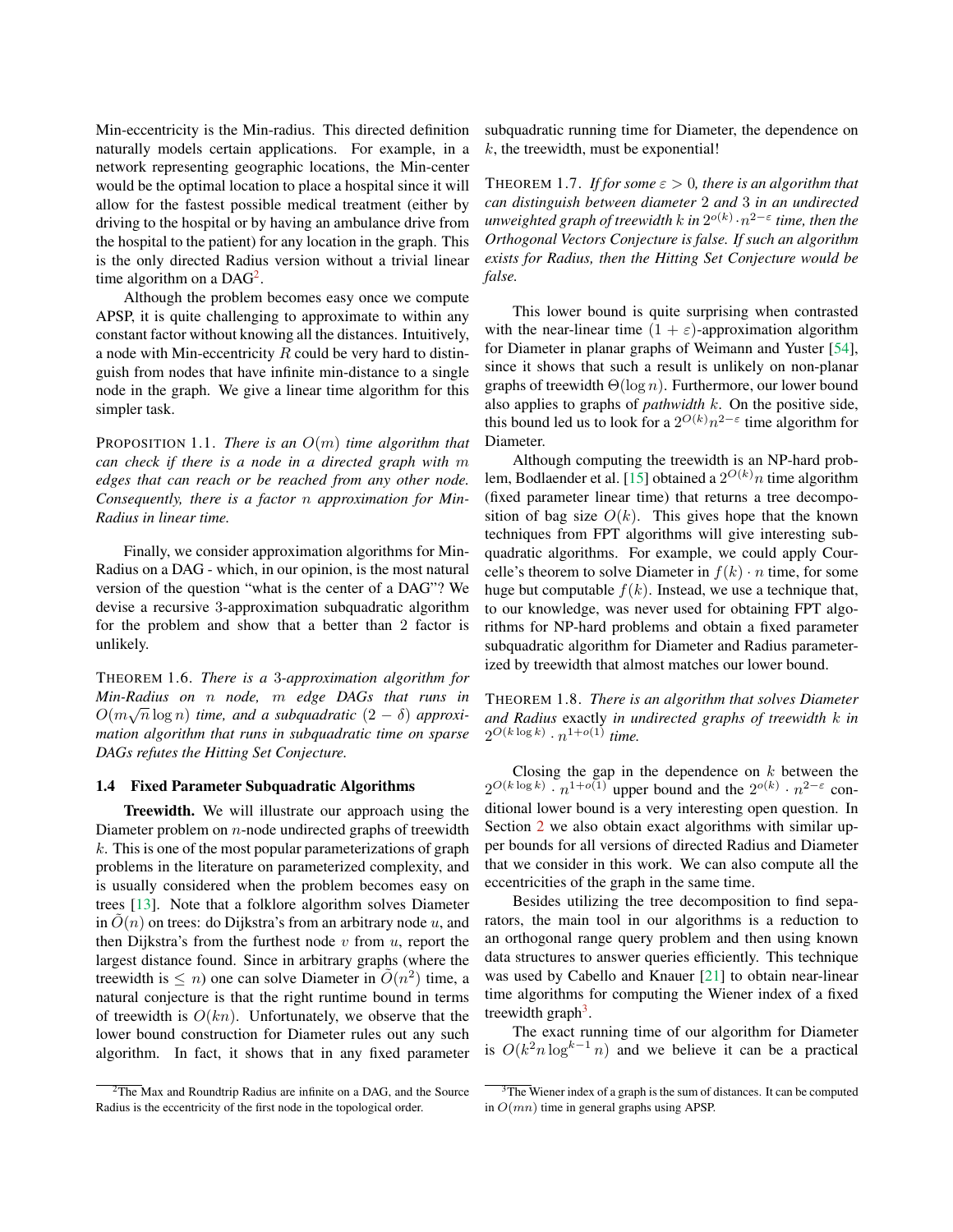alternative to known Diameter algorithms when a good bound on the treewidth of the graph is known. It is known that many real-life networks are tree-like (see [\[14\]](#page-13-17) and the surveys therein.)

Other parameters. Perhaps more basic parameterizations for Diameter would be:  $D$  - the diameter of the graph, and  $\Delta$  - the maximum degree of a node in the graph. Unfortunately, the lower bound constructions show that these cases are not fixed parameter subquadratic. It hard to solve Diameter in subquadratic time even when the diameter is 3, and there is a simple reduction from Diameter on a sparse graph on  $n$  nodes of arbitrary max degree to Diameter on a constant degree graph on  $O(n)$  nodes. The same holds for Radius under the HS conjecture. Thus, Radius and Diameter are not fixed parameter subquadratic when parameterized by the degree or the diameter of the input graph, unless our conjectures fail.

Related work. Most related to our parameterized complexity results are known algorithms for Diameter and Radius on special classes of graphs, e.g. [\[40,](#page-14-6) [27,](#page-14-7) [36,](#page-14-8) [30,](#page-14-9) [26,](#page-14-10) [35,](#page-14-11) [11,](#page-13-4) [12,](#page-13-5) [57,](#page-14-12) [54\]](#page-14-16). Our two dimensional complexity results, however, show how the complexity changes as the input graph becomes "more complicated". Independently of our work, Giannopoulou, Mertzios, and Niedermeier [\[39\]](#page-14-31) also propose the study of parameterized complexity for problems in P. The authors suggest searching for  $f(k) \cdot n^c$  algorithms for problems for which the best known algorithm takes  $O(n^d)$  time, where d is much larger than c. Their case study is the problem of finding the longest path in an interval graph, and they improve the known  $O(n^4)$  time algorithm to  $f(k) \cdot n$  for a certain natural parameter k. We are not aware of previous negative parameterized complexity results for problems in P.

1.5 Extensions In the full version of the paper we show that there is a *subquadratic equivalence* between the OV problem and the problem of distinguishing between diameter 2 and 3 in sparse graphs, in the sense that a subquadratic algorithm for one implies a subquadratic algorithm for the other. Similarly, there is a subquadratic equivalnce between the HS problem and distinguishing between radius 2 and 3 in sparse graphs. To prove the equivalence we devise new reductions *from* the graph problems *to* OV and HS, via a lowdegree high-degree analysis and a hashing trick. From the mildly subquadratic algorithms for OV and HS [\[3\]](#page-13-7), we obtain new mildly subquadratic algorithms for radius and diameter.

THEOREM 1.9. *There is an algorithm that can decide whether the diameter (or radius) of a given sparse graph is*  $2 \text{ or } 3$ , in  $n^2/2^{\Omega(\sqrt{\log n})}$  time.

This result shows that on sparse 3-layered graphs, there is a superpolylogarithmic gap between the complexities of

diameter and APSP, since there is an unconditional  $\Omega(n^2)$ lower bound for APSP. Such gaps were only known for special classes of graphs (like bounded treewidth graphs), while it is known that the 3-layered case is typically the hardest for APSP.

Finally, we demonstrate the potential of the HS conjecture for explaining the hardness of other problems by proving a new conditional lower bound for computing the *median* of the graph. In undirected graphs, the median is the node v that minimizes the sum of distance to all the other nodes  $\sum_u d(v, u)$ . Finding the median is equivalent to finding the node with largest *closeness centrality* in the graph [\[9,](#page-13-18) [10,](#page-13-19) [50\]](#page-14-32) - a very important task in network analysis [\[40,](#page-14-6) [52\]](#page-14-33). Like Radius, it was known that computing the median of dense weighted graphs in subcubic time refutes the APSP conjecture [\[2\]](#page-12-0) while no consequences of a subquadratic algorithm in sparse graphs were known. In stark contrast to Radius, however, Median is known to have a near-linear time  $(1 + \varepsilon)$ approximation [\[43,](#page-14-34) [53,](#page-14-35) [29\]](#page-14-36). It turns out that the HS conjecture implies that this subquadratic running is impossible if we want to know the median exactly.

THEOREM 1.10. *A subquadratic algorithm for finding the median of a sparse unweighted undirected graph refutes the Hitting Set Conjecture.*

### <span id="page-5-0"></span>2 Subquadratic Approximation Algorithms

In this section, we cover our approximation algorithms for SOURCERADIUS, MINDIAMETER, and MINRADIUS.

Source Radius Although it was trivial to find a 2-approximation in the UNDIRECTEDRADIUS, ROUNDTRIPRADIUS, and MAXRADIUS problems, the nonsymmetric nature of SOURCERADIUS makes it nontrivial to achieve a 2-approximation. Choosing an arbitrary vertex as before may yield an infinitely bad approximation factor, if it cannot reach the rest of the graph.

Arbitrary vertices worked before since we could reach a center  $v^*$  within  $R$  and then any other node within another  $R$ . Hence a natural attempt is to try to find a vertex that can reach the center within R. Let  $Pre(v, \ell)$  be the set of nodes that can reach v within  $\ell$ . If  $Pre(v^*, R)$  was large, we could use a standard hitting set argument to find a member. This observation reduces the problem to one where  $Pre(v^*, R)$  is small.

We next make the observation that the center must show up in every  $Pre(v, R)$ . Hence, if we could find any small  $Pre(v, R)$ , we could run forward Dijkstra's from its nodes. One way of figuring out which  $Pre(v, R)$  are small is to use the fact that searching for the closest  $k$  nodes from a starting node can be done with a modified Dijkstra in  $O(k^2 \log n)$ time, given that edge costs at each node are already sorted (for each of at most  $k$  searched nodes, we only need to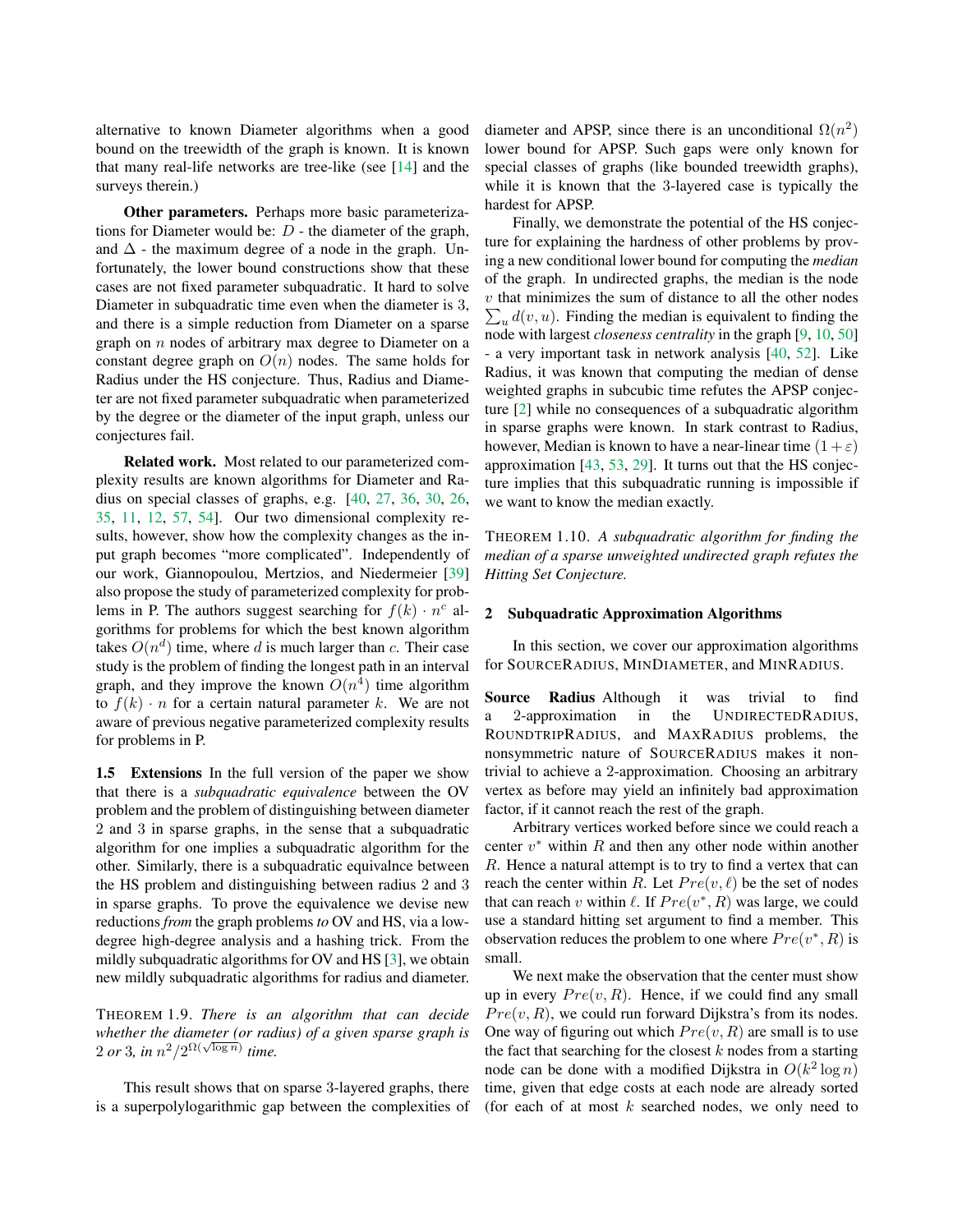enqueue the cheapest edge which does not go to a searched node, which can be done in  $k^2$  updates).

However, these short Dijkstra's from every node will incur a  $\tilde{O}(n^2)$  cost (all of our thresholds are roughly  $\sqrt{n}$ ). Instead, we can be more clever with how we use our hitting set. With high probability, the hitting set hits every large  $Pre(v, R)$ . Hence any  $Pre(v, R)$  not hit must be small. At least one of them must not be hit, since we assumed  $Pre(v^*, R)$  was not.

If we knew the radius, these ideas would give us a running time of  $O(m\sqrt{n}\log n)$ . However, doing a binary search for the radius incurs an additional ( $\log Mn$ ) factor. To avoid this, we use an idea from the Aingworth et al. seminal algorithm for a  $\frac{2}{3}$ -approximation of undirected diameter; choosing the furthest node from the hitting set simulates locating a small  $Pre(v^*, R)$  for every R simultaneously.

**THEOREM 2.1.** *There is a*  $O(m\sqrt{n}\log^2 n)$ *-time Monte Carlo algorithm that approximates* SOURCERADIUS *on a graph* G *within a factor of* 2*.*

<span id="page-6-0"></span>*Proof.* We claim that algorithm [1](#page-6-0) has the desired properties:

| <b>Algorithm 1:</b> ApproximateSourceRadius $(G, R)$              |
|-------------------------------------------------------------------|
| Sample a hitting set $S_1$ of $O(\sqrt{n} \log n)$ nodes;         |
| Run forward Dijkstra's from all $s \in S_1$ ;                     |
| Let $w \in V$ maximize $\min_{s \in S_1} d(s, w)$ . Run a reverse |
| Dijkstra from $w$ ;                                               |
| Let $S_2$ be the $\sqrt{n}$ closest nodes to w. Run forward       |
| Dijkstra's from all $s \in S_2$ ;                                 |
| return the best source-eccentricity of all nodes in               |
| $S_1\cup S_2$                                                     |

This algorithm relies on the fact that with high probability, for any set X of the closest  $\sqrt{n}$  nodes to a given node in the graph, our randomly-chosen hitting set  $S_1$  will intersect X (note that there are only  $O(n)$  possible such X given our graph). This follows from a standard argument.

Now we can prove the claimed approximation guarantee of our algorithm. If some  $s \in S_1$  can reach the center within R, we are done. Otherwise,  $v^*$  is more than R away from  $S_1$ , and hence w is as well. Since  $S_2$  has  $\sqrt{n}$  nodes, it intersects  $S_1$  w.h.p. since  $S_1$  is a hitting set (we want it to hit, for each node, the closest  $\sqrt{n}$  nodes going backwards). Suppose v is in this intersection, then  $d(v, w) > R$ . But then  $S_2$  is defined by how close nodes are to  $w$ , it must contain all nodes that can reach  $w$  in less than  $R$ . This includes  $v^*$ , so we are done.

Now we compute the running time of this algorithm. Running Dijkstras from every node in  $S_1$  takes  $O(m\sqrt{n}\log^2 n)$  time. Running Dijkstra from w takes  $O(m \log n)$  time. Finally, running Dijkstras from  $S_2$  which has  $\sqrt{n}$  nodes takes  $O(m\sqrt{n}\log n)$  time. This completes the proof.

MINDIAMETER We next present an algorithm for MINDI-AMETER on general graphs.

<span id="page-6-1"></span>LEMMA 2.1. *Given*  $\epsilon$  ≥ 0*, there is a*  $\tilde{O}(mn^{1-\epsilon})$ -time *algorithm that approximates* MINDIAMETER *on directed* graphs within a factor of  $n^{\epsilon}$ .

*Proof.* Suppose that the diameter is realized by the pair of points  $(u^*, v^*)$  where  $d(u^*, v^*) = D$  and  $d(v^*, u^*) \ge D$ . If D is at most  $n^{\epsilon}$ , then any edge is a sufficient approximation.

Consider the case where D is larger than  $n^{\epsilon}$ . We choose a hitting set S of  $\tilde{O}(n^{1-\epsilon})$  nodes that, with high probability, hits the middle third of any shortest path longer than  $n^{\epsilon}$ . In particular it hits the middle third of the shortest path from  $u^*$ to  $v^*$  at vertex w, so that  $d(u^*, w) \geq \frac{D}{3}$  and  $d(w, v^*) \geq \frac{D}{3}$ . Notice that one of  $d(v^*, w)$  or  $d(w, u^*)$  must also be at least  $\frac{D}{3}$  long, otherwise  $d(v^*, u^*)$  < D.

Hence if we Dijkstra from all nodes in  $S$  and return  $\max_{s \in S, v \in V} \min\{d(s, v), d(v, s)\}\$ , this yields a  $n^{\epsilon}$ approximation. But this takes only  $\tilde{O}(mn^{1-\epsilon})$  time, which completes the proof.

We get a much better algorithm for MINDIAMETER on DAGs, since we can use the topological order of the graph to run a divide-and-conquer.

THEOREM 2.2. *There is a* O(m log n)*-time algorithm that approximates* MINDIAMETER *on a DAG* G *within a factor of* 2*.*

*Proof.* Since G is a DAG, we can run a topological sort in  $O(m)$  time and use this order to relabel the vertices as  $\{0, 1, 2, \ldots, n-1\}$  so that edges run from lower- numbered nodes to higher-numbered nodes. Suppose that the diameter is realized by the pair of points  $(u^*, v^*)$ ,  $u^* < v^*$ . There are three possible cases:

- 1.  $u^*, v^* < \frac{n}{2}$ ;
- 2.  $\frac{n}{2} \leq u^*, v^*;$
- 3.  $u^* < \frac{n}{2} \le v^*$ .

In case (3), consider node  $\frac{n}{2}$ , which we denote as w.  $d(u^*,v^*) \leq d(u^*,w) + d(w,v^*)$  and so either  $d(u^*,w) \geq \frac{D}{2}$ or  $d(w, u^*) \ge \frac{D}{2}$ . Moreover, since  $u^* \le w \le v^*$ , returning  $\max\{\max_{v\leq w}\bar{d}(v, w), \max_{w\leq v}\bar{d}(w, v)\}\$  definitely yields a 2-approximation for the diameter. Note that  $d(v, w)$  and  $d(w, v)$  can be computed for all v with a DP in  $O(m)$  time.

Otherwise, if case (3) does not hold, run the algorithm recursively on the subgraphs of G induced by the first and last  $\frac{n}{2}$  nodes in topological order. Building these induced graphs takes  $O(m)$  time. There are  $\log n$  levels of recursion, and each level takes  $O(m)$  time:  $2^i$  DPs on  $\frac{n}{2^i}$  nodes each where the total number of edges is at most  $m$ . The total time is hence  $O(m \log n)$ .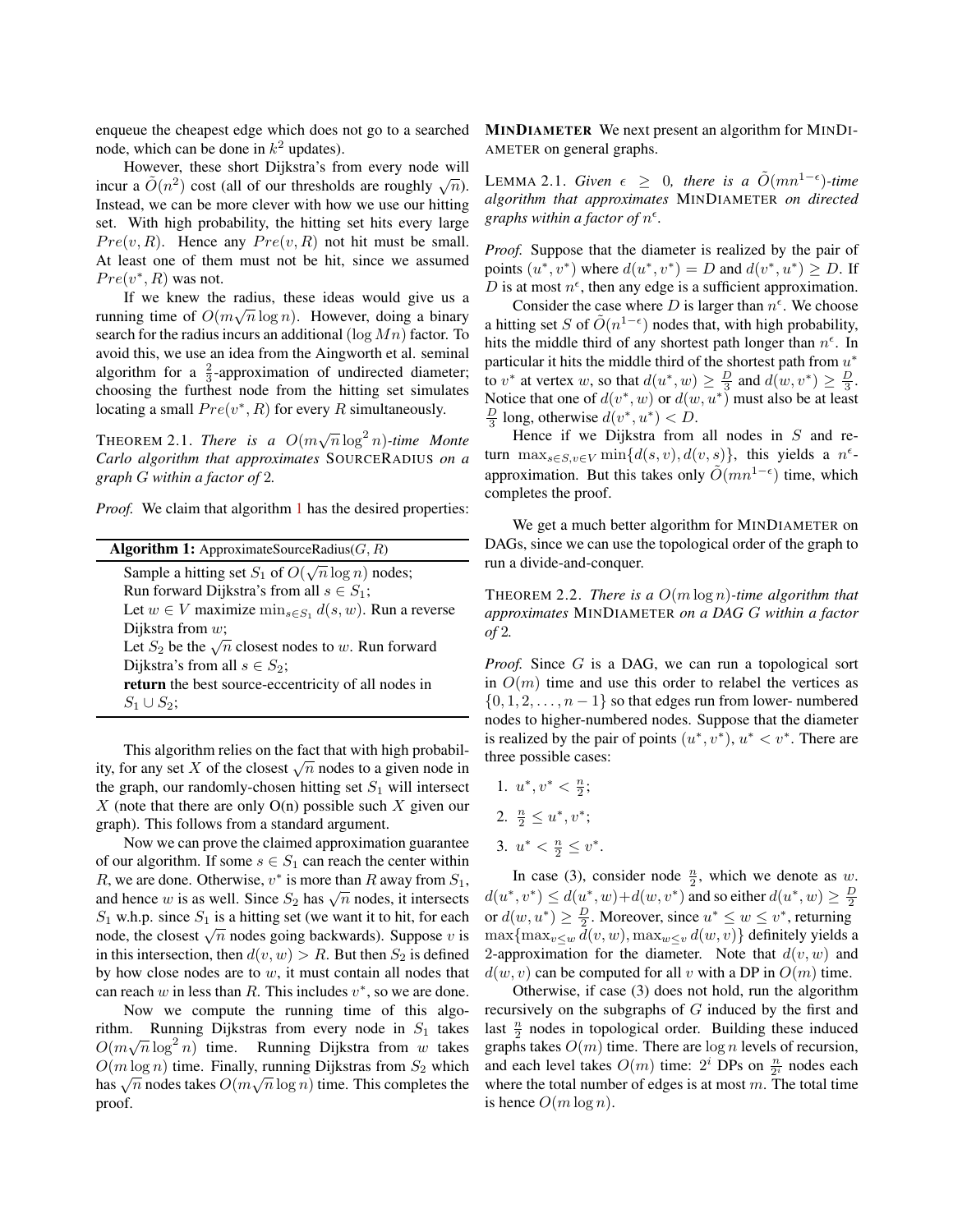MINRADIUS MINRADIUS is a difficult problem on general graphs, but it turns out that we can quickly determine which vertices have a finite min-eccentricity:

LEMMA 2.2. *There is a*  $O(m + n)$ -time algorithm that *determines which vertices in a directed graph* G *have a finite min-eccentricity.*

*Proof.* In linear time, we can compute the strongly connected components of G. Notice that a vertex has a finite min-eccentricity iff its corresponding vertex in the SCC graph has a finite min-eccentricity. Hence it suffices to consider the problem on DAGs.

We next compute a topological order of the vertices, which can be done in linear time. It suffices to determine which nodes can be reached by all nodes before them in the topological order, since then we could also determine which nodes can reach all nodes *after* them in the topological order by symmetry.

In order to do this, we precompute for each node, the first node in the topological order it has an edge to. This can be done in linear time by taking a minimum over all edges coming out of a node, and noting each edge is used only once.

Fix some node  $v$ . Suppose that every node before  $v$  has an edge to a node which is before  $v$  or is  $v$ . Then every node before  $v$  can reach it, since we can keep taking edges that do not take us past  $v$ , and each edge moves us forward in the DAG. On the other hand, if some node before  $v$  only has edges to nodes after  $v$ , then not every node before  $v$  can reach it, since we have a counterexample.

We will check this property by counting, for each node  $v$ , the number of nodes before  $v$  that have an edge to a node before  $v$  or to  $v$ . However, this is easy to do with our precomputation. The count is zero for the first node, and the count for the  $i^{th}$  node is the count for the previous node, plus the number of nodes whose earliest neighbor is the current node. We can use our precomputation to generate the latter values in linear time, and then compute the counts for each node in order in linear time again.

All of our computations took  $O(m+n)$  time, as desired. This completes the proof.

Like MINDIAMETER, MINRADIUS turns out to be easier on DAGs since we can run a divide-and-conquer:

**THEOREM 2.3.** *There is a*  $O(m\sqrt{n}(\log Mn))$ *-time algorithm that approximates* MINRADIUS *on a DAG* G *within a factor of* 3*.*

*Proof.* First we show that there is an algorithm that, given the radius  $R$ , finds a vertex with eccentricity at most  $3R$ or guarantees all vertices have eccentricity strictly greater than R. This algorithm will run in  $O(m\sqrt{n})$  time. From

this claim, we can binary search for R in the range  $[0, Mn]$ , yielding the desired result.

Since G is a DAG, we can run a topological sort and use this order to relabel the vertices as  $\{0, 1, 2, \ldots, n-1\}$  so that edges run from lower- numbered nodes to higher-numbered nodes. Notice that since G is a DAG, if we choose  $u, v \in V$ with  $u < v, d(v, u) = \infty$  so we are only concerned with  $d(u, v)$ . Furthermore, suppose that  $d(u, v) > 2R$ . We claim that the center cannot be in the interval  $[u, v]$ , since then there is a path from  $u$  to  $v$  through the center with length at most 2R.

Algorithm [2](#page-7-0) uses this observation to return a vertex with eccentricity at most  $3R$  or guarantees all vertices have eccentricity strictly more than R.

Algorithm 2: ApproximateCenter( $G, R$ )

<span id="page-7-0"></span>Initialize a vector A with  $\sqrt{n}$  evenly-spaced vertices, i.e.  $A[i] = i \frac{n-1}{\sqrt{n}-1};$ for  $i = 0, 1, \ldots, \sqrt{n-1}$  do Use a DP to compute  $d(v, A[i])$  and  $d(A[i], v)$ for all  $v \in V$ ; if  $\forall v \in V$ ,  $\min(d(v, A[i]), d(A[i], v)) \leq 2R$ then **return**  $A[i]$ ;

Let  $S$  be a stack of vertex intervals, intially empty; for  $i = 0, 1, ..., \sqrt{n-1}$  do

Let  $\ell$  be the topologically-first vertex  $v$  such that  $d(v, A[i]) > 2R$ , or  $A[i]$  if no vertex satisfies this condition; Let r be the topologically-last vertex  $v$  such that  $d(A[i], v) > 2R$ , or  $A[i]$  if no vertex satisfies this condition;

Suppose the top interval of S is  $[a, b]$ . If

 $\ell \leq b + 1$ , then pop [a, b] and push [a, r]. Otherwise, just push  $[\ell, r]$ .

for *adjacent vertex intervals* [a, b] *and* [c, d] *in* S do for  $u \in [b+1, c-1]$  do

Use a DP to compute 
$$
d(v, u)
$$
 and  $d(u, v)$  for  
all  $v \in [a, d]$ ;  
if  $\forall v \in [a, d]$ , min $(d(v, u), d(u, v)) \le R$   
then  
Leturn  $u$ ;

return all vertices have eccentricity strictly greater than  $R$ ;

First, we will show that Algorithm [2](#page-7-0) is correct. If it returns some node  $A[i]$ , then every node was within  $2R$ of that node and hence it does have eccentricity at most 3R. Otherwise, each node  $A[i]$  has some node  $u_i$  that is strictly more than  $2R$  away (in the appropriate, non-infinite direction). If  $u_i \, \langle A[i], \, \text{then } [u_i, A[i]]$  cannot contain a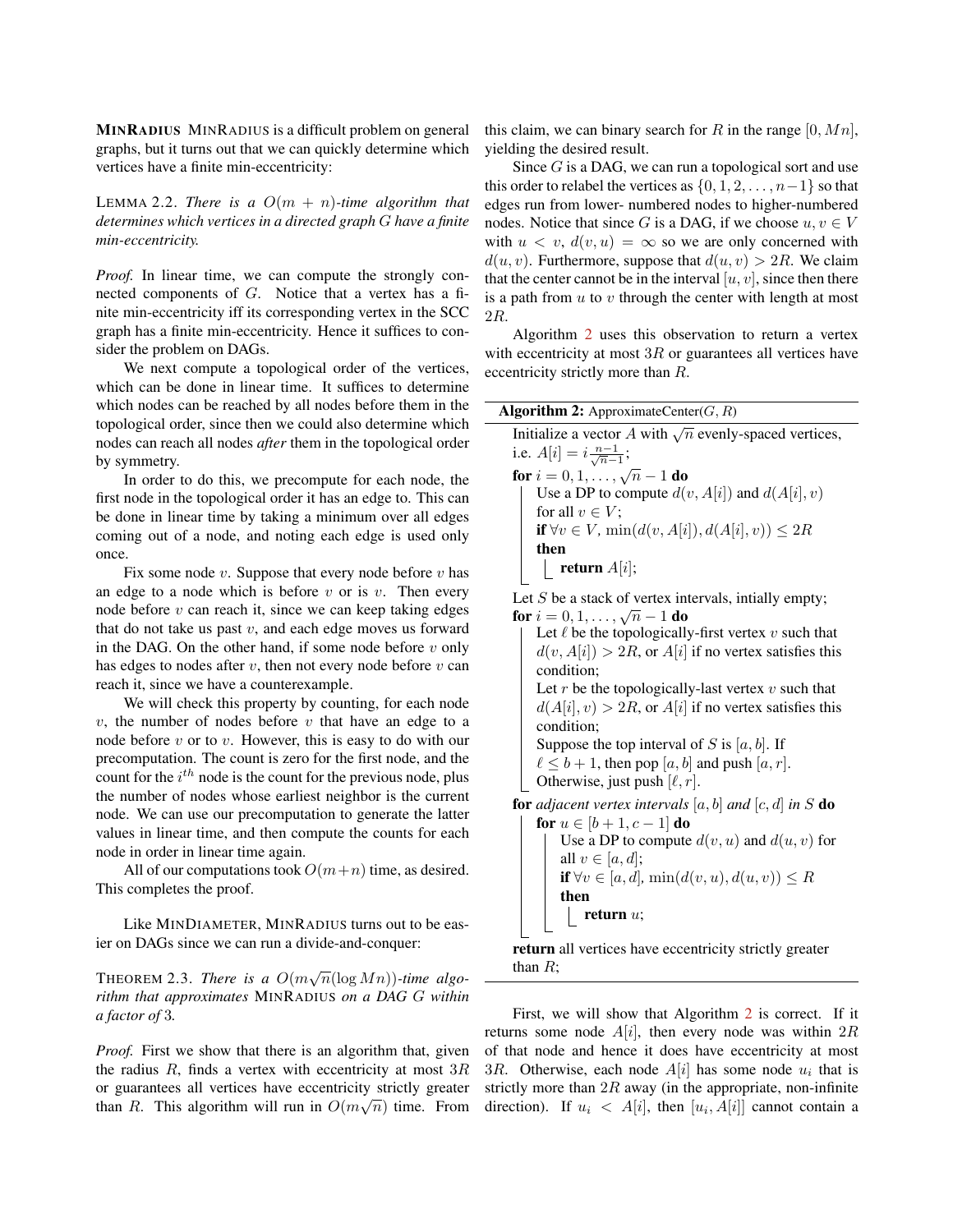vertex of eccentricity at most R. Similarly, if  $A[i] < u_i$ , then  $[A[i], u_i]$  cannot contain a vertex of eccentricity at most R. Hence every interval of S cannot contain a vertex of eccentricity at most R.

The next phase of the algorithm searches the regions between adjacent intervals of S (note that since the first node is in an interval of  $S$ , as well as the last node, all remaining nodes fall between two intervals of S). Suppose that some  $u \in [b+1, c-1]$  can reach all  $v \in [a, d]$  in at most R distance, either forward or backwards. Then consider the node of A immediately to its left,  $A[i]$ . u can reach  $A[i]$ (backward) in at most  $R$  distance. By construction  $\alpha$  is either the topologically-first vertex v that cannot be reached by  $A[i]$ (backwards) in  $2R$  distance, or lies before that (due to a union with an even earlier region). Hence u can reach *all nodes* (backwards) to the left of a with at most 3R distance by going through  $A[i]$ . Hence u can reach all nodes before it (backwards) using only  $3R$  distance. Similarly, it can reach all nodes after it (forwards) using only  $3R$  distance. Hence u has eccentricity at most  $3R$ , and is valid to return.

Otherwise, all vertices outside of intervals of  $S$  have eccentricity strictly more than  $R$ . But then every vertex has eccentricity more than  $R$ . Hence the final return statement is also correct.

Next, we analyze the running time of Algorithm [2.](#page-7-0) The first phase of our algorithm computes  $\sqrt{n}$  DPs, which take  $O(m)$  time each. Computing S takes  $O(n\sqrt{n})$  time.

Next, we compute distances for every node not in one of S's intervals. In order to bound the running time of this phase, we note two things. Firstly, no region between intervals can contain more than  $O(\sqrt{n})$  points since our inital points are all in intervals of  $S$  and we chose them to be not too far apart. Secondly, any edge only needs to be considered for at most two regions between intervals (and only then if it lies in some interval of  $S$ ). Since the running time of our DPs is linear in the number of edges the DP must consider, our running total running time is bounded by  $O(m\sqrt{n}).$ 

The total running time is hence  $O(m\sqrt{n})$ , as claimed. This completes the proof.

#### 3 Fixed Parameter Subquadratic Algorithms

In this section, we present algorithms for diameter and radius on graphs of small treewidth. We begin with the undirected case, which illustrates the technique, and then extend the results to the directed case. Throughout this section, although treewidth is typically defined for undirected graphs, we will use treewidth of a directed graph to mean the trewewidth of the underlying undirected graph.

Undirected Graphs with Small Treewidth We begin by giving some intuition concerning our algorithmic strategy.

Our algorithm will actually compute the eccentricity of every node in the graph. Since diameter is the maximum eccentricity and radius the minimum eccentricity, we can compute these with only linear postprocessing.

Like many other algorithms, we make use of *portals*: the portals of a vertex subset  $A$  are those nodes of  $A$  that have edges going to outside A. Intuitively, finding a vertex subset A which has few portals allows us to divide the graph into relatively independent pieces. Specifically, if we compute single source shortest paths from all portals of A, we can augment the graph with weighted edges between portals to account for shortest paths that exit and re-enter  $A$  (or  $V \setminus A$ ). Recursing on augmented graphs yields, for each node in A, the furthest node from it which is also in  $A$  (similarly for  $V \setminus A$ ). If we could compute, for each node in A, the furthest node from it in  $V \setminus A$  (and vice versa), we would be done.

But all of these paths pass through some portal. We know the distances from each node in A to each portal, and from each portal to each node in  $V \setminus A$ . We can think of the non-portals of A, the portals of A, and the nodes in  $V \setminus A$ as forming a three-layered graph. We want to compute, for every node in the first layer, the furthest node in the third layer (using only two-hop paths). Note that the second layer only has as many nodes as there were portals.

As it turns out, this three-layered problem can be written as several max orthogonal range searching queries. To see this, consider a particular portal  $b$  in the middle layer. When is it the best portal to use to get to a node in the third layer? If  $\alpha$  is a node in the first layer and  $\alpha$  a node in the third, this happens when  $d(a, b) + d(b, c) \leq d(a, b') + d(b', c)$  for every other portal  $b'$ . Using a standard inequality trick, we rearrange to get that  $d(a, b) - d(a, b') \le d(b', c) - d(b, c)$ . If we think of each  $b'$  as a coordinate, we can use the righthand side to transform each vertex  $c$  into a high-dimensional point. The set of  $c$  for which  $b$  is the best portal, given an a, are exactly those that fall into some orthogonal range. Furthermore, weighting each vertex by its distance from b allows us to recover the furthest one when we do a max query. Since these queries can be solved efficiently using a data structure of Chazelle [\[24\]](#page-14-37), we can solve the threelayered problem efficiently:

THEOREM 3.1. ([\[24\]](#page-14-37)) *Consider the range searching for maximum problem: we are given a set* V *of* n *points in* d *dimensions and a value function*  $v : V \rightarrow \mathcal{R}$ *. We want to answer queries of the form: given a range of the form*  $q = [a_1, b_1] \times [a_2, b_2] \times ... \times [a_d, b_d]$ *, what is* max<sub>p∈q</sub> v(p)? *On a word RAM, there is a data structure that solves this problem with*  $O(n \log^{d-1} n)$  *preprocessing time,*  $O(n \log^{(d-1+\varepsilon)} n)$  *space usage, and*  $O(\log^{d-1} n)$  *query time.*

Since the algorithm's running time is highly dependent on the number of portals, we use a result of Cabello and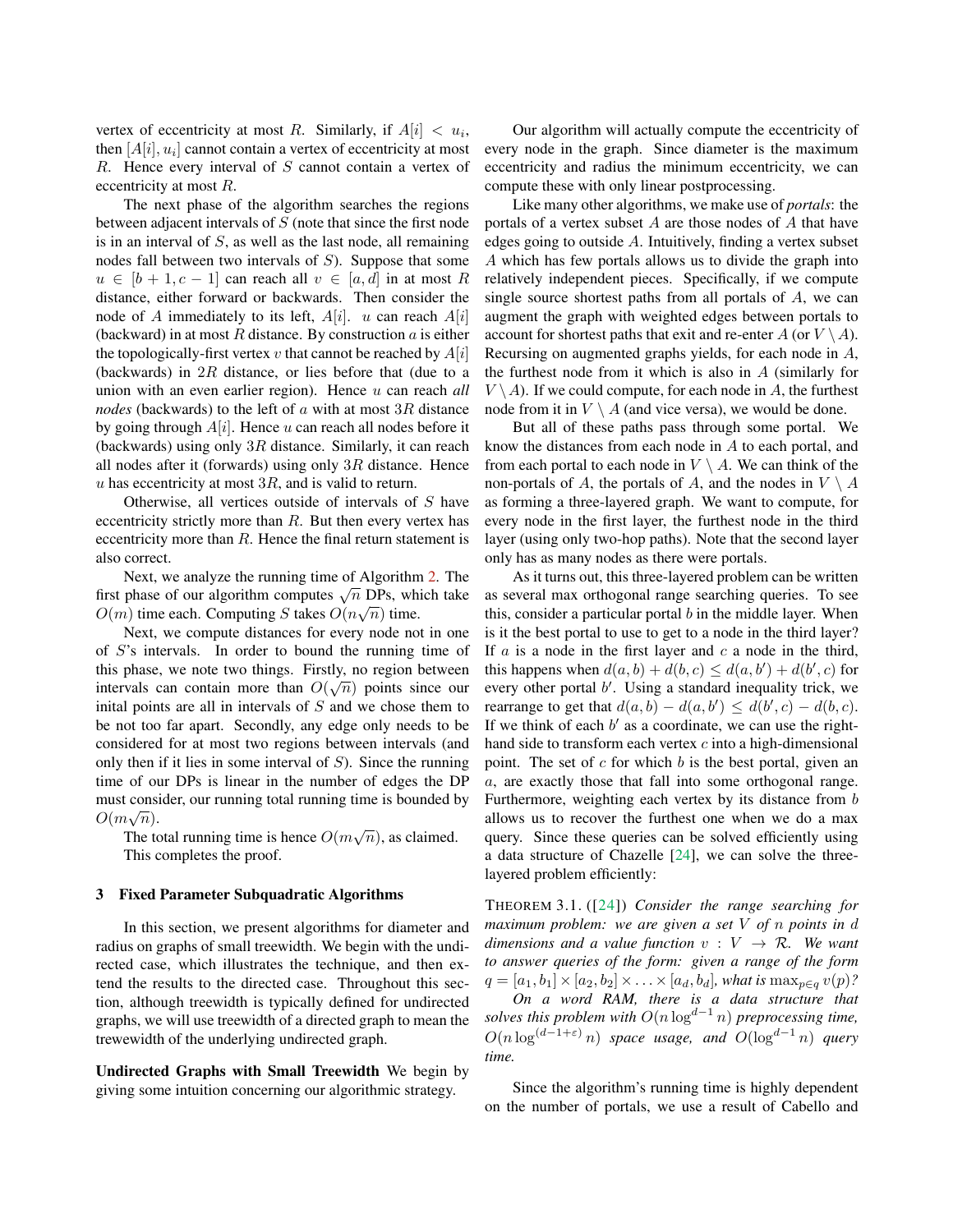Knauer [\[21\]](#page-14-30) which finds a vertex subset with only  $k$  portals, but is unbalanced (one side may have  $k$  times as many nodes as the other):

LEMMA 3.1. ([\[21\]](#page-14-30)) Let  $k \geq 1$  be a constant. Given *a graph*  $G = (V, E)$  *with*  $n > k + 1$  *vertices and a tree decomposition of width at most* k*, we can find in*  $O(poly(k)n)$  *time a subset of vertices*  $S \subseteq V$  *such that* S has between  $\frac{n}{k+1}$  and  $\frac{nk}{k+1}$  nodes and at most k portals.

More formally, we call a directed graph  $G = (V, E)$  a *three-layered graph* if there is a partition of  $V$  into  $A, B, C$ such that  $E \subseteq A \times B \cup B \times C$ , i.e. all edges go from A to  $B$  or from  $B$  to  $C$ . If  $G$  is a three-layered graph, we can also write G as  $(A, B, C, E)$ . Using the orthogonal range searching data structure in Theorem [3.1,](#page-2-0) we are able to compute important distances in a three-layered graph. This serves as the key subroutine for solving diameter and radius on graphs of small treewidth:

THEOREM 3.2. *Suppose we have a weighted three-layered graph*  $G = (A, B, C, E)$ *. Furthermore, suppose that* A *and* C *have* O(n) *nodes while* B *has only* k *nodes. Then we can compute*

 $\max_{c \in C} \min_{b \in B} d(a, b) + d(b, c)$  *for all*  $a \in A$  *in*  $O(kn\log^{k-2} n)$  time.

*Proof.* The key idea is as follows. Focus on some  $b \in B$ . We will preprocess all of the distances between  $B$  and  $C$  so that when given some  $a \in A$ , we can use its distances to the nodes of  $B$  to compute the subset of  $C$  whose shortest two-hop paths to  $a$  go through  $b$ . However, we don't actually compute this set; we instead use our orthogonal range searching data structure to return the *furthest* point in the set. This allows us to compute the furthest distance any node is from  $a$ , among nodes that use  $b$  as part of the shortest path. Looping over all  $b \in B$  will then allow us to compute the desired quantity.

Fix  $b \in B$ . For each  $c \in C$  and  $b' \in B$ ,  $b' \neq b$ , we compute  $d(b', c) - d(b, c)$ . If we impose an ordering on B, this associates a  $(k - 1)$ -dimensional vector with every  $c \in C$ . Suppose we have some  $a \in A$  and  $c \in C$  where b is the middle vertex in the shortest two-hop path from  $a$  to c. This means that  $d(a, b) + d(b, c) \leq d(a, b') + d(b', c)$  for all other  $b' \in B$ . We can rewrite this as  $d(a, b) - d(a, b') \leq$  $d(b', c) - d(b, c)$  for all other  $b' \in B$ . In other words, given  $a \in A$ , the set of  $c \in C$  for which b is the middle vertex with the shortest two-hop path from  $a$  to  $c$  are those  $c$  with vectors that fall in the axis-aligned box given by  $d(a, b) - d(a, b')$ .

However, by Theorem [3.1,](#page-2-0) there is a data structure that does this with only  $O(n \log^{k-2})$  preprocessing time and  $O(\log^{k-2} n)$  time per query. Note that the value function we use maps the point corresponding to c to  $d(b, c)$ . Hence the largest weight corresponds to the furthest point, and we can compute the distance from  $\alpha$  to the furthest point by adding  $d(a, b)$  to the weight returned.

We keep one data structure per  $b \in B$ , and now simply iterate over  $a \in A$  and  $b \in B$ . For each  $a \in A$ , we select the furthest  $c$  over the two-hop distances computed. This takes  $O(kn\log^{k-2} n)$  time.

We can now present the main algorithm:

THEOREM 3.3. *There is an algorithm that, given a tree decomposition of width at most* k *of an undirected weighted graph* G*, computes the eccentricity of every vertex in time*  $O(k^2 n \log^{k-1} n)$ .

*Proof.* By Lemma [3.1,](#page-6-1) we can find  $S \subseteq V$  such that S has between  $\frac{n}{k+1}$  and  $\frac{nk}{k+1}$  vertices, at most k portals, and adding edges between portals of  $S$  does not change the treewidth of G. Finding S takes  $O(poly(k)n)$  time.

We run Dijkstra from every portal of S. Since there are at most k portals, this takes  $O(k^2n + kn \log n)$  time. This yields the eccentricity of every portal. It remains to compute the eccentricity of non-portals of S and vertices in  $V \setminus S$ .

The eccentricity of a non-portal of  $S$  is either realized by a node in S or in  $V \setminus S$ . For the first case, we recurse on S augmented with weighted edges between portals corresponding to the distances between them that we computed via Dijkstra's. Any shortest path between nodes of  $S$  can be realized by taking a path in this graph; if it goes through at least two portals then our added portal-portal edge gives the correct distance. We note that Lemma [3.1](#page-6-1) actually picks S such that its portals are a subset of a bag, and hence adding edges between portals does not alter the tree decomposition. Furthermore, we note that the algorithm can use the same tree decomposition when running on a subgraph with these additional portal-portal edges, since removing nodes only decreases the bag size (there will need to be additional preprocessing, but this is included in the  $O(poly(k)n)$ .

To cover the second case, we construct a three-layered graph where  $A$  consists of non-portal nodes of  $S$ ,  $B$  consists of portals, and C is  $V \setminus S$ . We add edges from A to B and B to C weighted by the Dijkstra distances we computed for the portals. Any shortest path between a node in A and a node in  $C$  matches the cost of a two-hop path. Hence we can use Theorem [3.2](#page-3-1) to compute, for each  $a \in A$ , the furthest  $c \in C$ .

Now, given  $a \in A$ , we have the furthest distance to any other node in S and the furthest distance to any node in  $V \setminus S$ . Hence we can compute the eccentricity of  $a$  (the max of these two).

Computing the eccentricities for every node of  $V \setminus S$  is identical. We recurse on  $V \setminus A$  augmented with the portals and weighted edges between portals. We also construct a three-layered graph where A is  $V \setminus S$ , B consists of portals, and  $C$  consists of non-portal nodes of  $S$ . We again invoke Theorem [3.2](#page-3-1) on it, and take the max of the two computed furthest distances (for each node).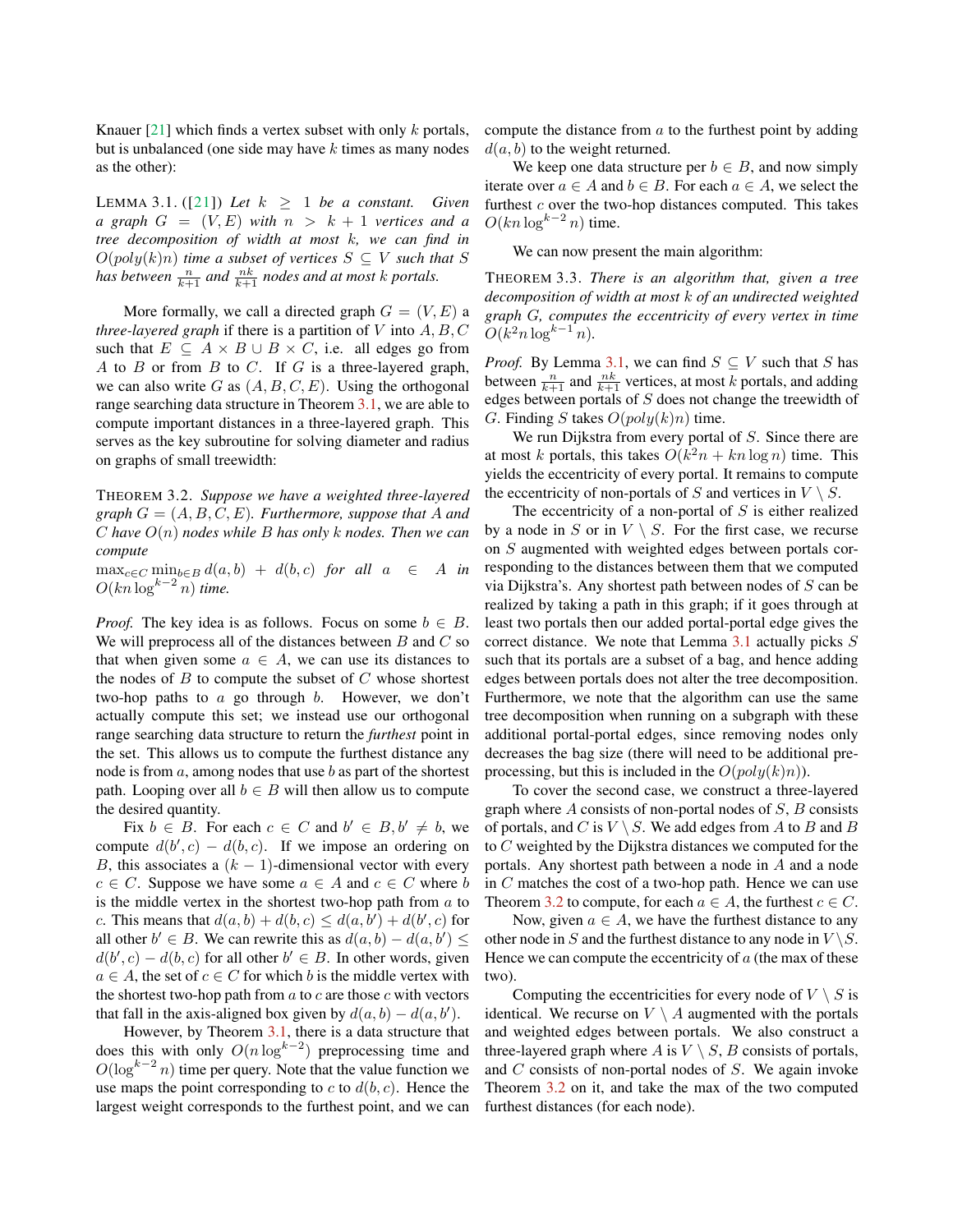We now analyze the running time. Invoking Theo-rem [3.2](#page-3-1) twice takes  $O(kn \log^{k-2} n)$  time. Combining results and constructing graphs can be done in  $O(k^2 + kn)$ time, which is dominated by  $O(kn \log^{k-2} n)$ .

We will stop recursing when we have  $k^3$  nodes or fewer, which can be solved in  $O(k^9)$  time by computing all-pairs shortest-paths. We guess that the algorithm runs in time  $T'(n) = 4k(k + 1)n \log^{k-1} n$ , and we check this inductively. Notice that our case case is covered since  $O(k^9)$ is dominated by  $k^5 \log^{k-1} k^3$ .

Recall that  $\frac{n}{k+1} \leq |S| \leq \frac{nk}{k+1}$ , and that because of our base case,  $\frac{0.5n}{k+1} \geq k$ . The recurrence is  $T(n) \leq kn \log^{k-2} n + T(|S|) + T(n-|S|+k).$ 

$$
T(n) \leq kn \log^{k-2} n + T(|S|) + T(n - |S| + k)
$$
  
\n
$$
\leq kn \log^{k-2} n + 4k(k+1)|S| \log^{k-1} |S|
$$
  
\n
$$
+ 4k(k+1)(n - |S| + k) \log^{k-1} (n - |S| + k)
$$
  
\n
$$
\leq kn \log^{k-2} n + 4k(k+1)n \log^{k-1} \left(\frac{nk}{k+1} + k\right)
$$
  
\n
$$
+ 4k^2(k+1) \log^{k-1} \left(\frac{nk}{k+1} + k\right)
$$
  
\n
$$
\leq kn \log^{k-2} n + 4k(k+1)n \log^{k-1} \left(\frac{n(k+0.5)}{k+1}\right)
$$
  
\n
$$
+ 4k^2(k+1) \log^{k-1} \left(\frac{n(k+0.5)}{k+1}\right)
$$
  
\n
$$
\leq kn \log^{k-2} n
$$
  
\n
$$
+ 4k(k+1)n \log^{k-2} n (\log n - \log \frac{k+1}{k+0.5})
$$
  
\n
$$
+ 4k^2(k+1) \log^{k-1} \left(\frac{n(k+0.5)}{k+1}\right)
$$
  
\n
$$
\leq kn \log^{k-2} n
$$
  
\n
$$
+ T'(n) - 4k(k+1)n \log^{k-2} n \frac{1}{2k+2}
$$
  
\n
$$
+ 4k^2(k+1) \log^{k-1} \frac{n(k+0.5)}{k+1}
$$
  
\n
$$
\leq T'(n) - kn \log^{k-2} n + 4k^2(k+1) \log^{k-1} n
$$

The negative term has at least as much magnitude as the positive term if  $\frac{n}{\log n} \ge 4k(k+1)$ , which is true because *n* is at least  $k^3$ . Hence our running time is indeed  $O(k^2 n \log^{k-1} n)$ . This completes the proof.

We can now use our eccentricities to compute the diameter and radius of a graph:

COROLLARY 3.1. *There are algorithms that, given a tree decomposition of width at most* k *of an undirected weighted* *graph* G*, compute* UNDIRECTEDDIAMETER *and* UNDI-RECTEDRADIUS *in time*  $O(k^2 n \log^{k-1} n)$ .

*Proof.* We invoke Theorem [3.3,](#page-3-2) observing radius is the minimum eccentricity in the graph and diameter is the maximum eccentricity in the graph. We can recover both quantities in only  $O(n)$  additional time.

By noticing that  $g(k,n) = k^2 n \log^{k-1} n \le$  $2^{2k \log \log n} n$  can be upper-bounded by  $2^{O(k \log k)} n^{1+o(1)}$  we prove Theorem [1.8](#page-4-2) from the Introduction. This is because when  $k \leq \varepsilon \log n / \log \log n$  we can upper bound  $g(n, k) =$  $\tilde{O}(n^{1+\epsilon})$  and otherwise  $k > \epsilon \log n / \log \log n$  and therefore  $k^2 > \log n$  and  $\log k > \log \log n/2$  and we can upper bound  $g(n, k) = 2^{O(k \log k)} \cdot n$ . Furthermore, if we use the Bodlaender et. al. 5-approximation tree decomposition algorithm, which runs in time  $2^{O(k)}n$ , the running time is  $O(k^2 n \log^{5k-5} n)$ , where k is now the treewidth of the input graph.

Directed Graphs With Small Treewidth We now explain simple modifications to Theorem [3.3](#page-3-2) to compute the various directed eccentricities. As before, this means that we can compute diameter and radius, since they are simply the maximum and minimum eccentricies. A simple modification gives us max-eccentricities:

THEOREM 3.4. *There is an algorithm that, given a tree decomposition of width at most* k *of an directed weighted graph* G*, computes the max-eccentricity of every vertex in*  $time O(k^2 n \log^{k-1} n)$ .

*Proof.* We make a few modifications to the proof of Theorem [3.3.](#page-3-2) We must run forward and backward Dijkstra's from the portals of  $S$  (but this only doubles the running time). When recursing, we add directed edges between portals, weighted by the distance from the appropriate Dijkstra. We construct twice as many three-layered graphs; one weighted by forward distances from  $A$  to  $B$  and  $B$  to  $C$  and the other will have backward distances from  $A$  to  $B$  and  $B$  to C. The max-eccentricity of a node is just the maximum over its recursive value, the distance in the forward three-layered graph, and the distance in the backwards three-layered graph. The running time analysis is identical.

COROLLARY 3.2. *There are algorithms that, given a tree decomposition of width at most* k *of an directed weighted graph* G*, compute* MAXDIAMETER *and* MAXRADIUS *in*  $time O(k^2 n \log^{k-1} n)$ .

Source-eccentricities are also easy:

THEOREM 3.5. *There is an algorithm that, given a tree decomposition of width at most* k *of an directed weighted graph* G*, computes the source-eccentricity of every vertex in*  $time O(k^2 n \log^{k-1} n)$ .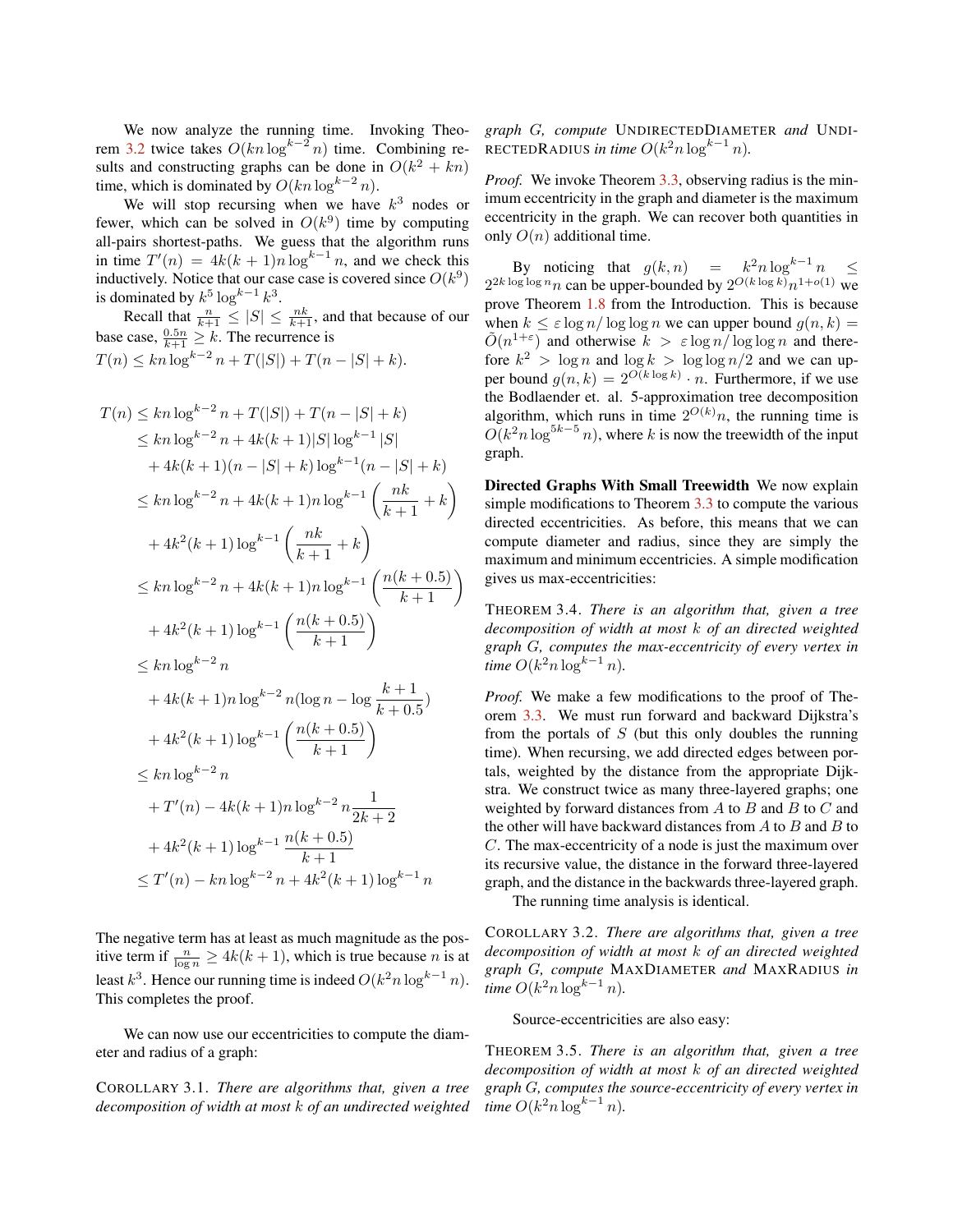*Proof.* Again, we make modifications to the proof of Theorem [3.3.](#page-3-2) We run forward and backward Dijkstra's, and recurse with directed edges. We construct three-layered graphs weighted by forward distances bewteen  $A$  to  $B$  and  $B$  to  $C$ .

The running time analysis is identical.

COROLLARY 3.3. *There is an algorithm that, given a tree decomposition of width at most* k *of an directed weighted graph* G*, computes* SOURCERADIUS *in time*  $O(k^2 n \log^{k-1} n)$ .

It may be surprising that we can even solve MINDIAME-TER and MINRADIUS efficiently, since they proved difficult in general graphs:

THEOREM 3.6. *There is an algorithm that, given a tree decomposition of width at most* k *of an directed weighted graph* G*, computes the min-eccentricity of every vertex in time*  $O(k^2 n \log^{2k-1} n)$ *.* 

*Proof.* Again, we modify the proof of Theorem [3.3.](#page-3-2) We run forward and backward Dijkstra's, and recurse with directed edges. We construct three-layered graphs with twice as many nodes in the middle layer. One copy will have edges weighted by forward distances from  $A$  to  $B$  and  $B$  to C, while the other will have edges weighted by backward distances from  $A$  to  $B$  and  $B$  to  $C$ . Since distance meausres shortest paths, the furthest distance from any  $a \in A$  will be the minimum of forward and backward distances to some node.

The running time analysis is almost identical, except invoking Theorem [3.2](#page-3-1) now costs  $O(kn \log^{2k-2} n)$  time. Hence we pay an additional  $O(\log^k n)$  everywhere, to get a running time of  $O(k^2 n \log^{2k-1} n)$ .

COROLLARY 3.4. *There are algorithms that, given a tree decomposition of width at most* k *of an directed weighted graph* G*, compute* MINDIAMETER *and* MINRADIUS *in time*  $O(k^2 n \log^{2k-1} n)$ .

We need to do a little more work to get roundtripeccentricities. Since the paths of interest go through two portals, we end up with larger middle layers in our threelayered graph construction.

THEOREM 3.7. *There is an algorithm that, given a tree decomposition of width at most* k *of an directed weighted graph* G*, computes the roundtrip-eccentricity of every vertex in time*  $O(k^2 n \log^{k^2-1} n)$ *.* 

*Proof.* We again modify the proof of Theorem [3.3.](#page-3-2) Run forward and backward Dijkstra's, and recurse with directed edges. We construct three-layered graphs with  $k^2$  nodes in the middle layer, one per *pair* of portals. The weights from A to B will correspond to the sum of distance to the first

portal and distance from the second portal, and weights from  $B$  to  $C$  will correspond to the sum of distance from the first portal and distance from the second portal.

Notice that two-hop paths in the three-layered graph now actually correspond to roundtrip distances between nodes in  $A$  and nodes in  $C$ , since these roundtrips must go through a portal each way.

The running time analysis is almost identical, except invoking Theorem [3.2](#page-3-1) now costs  $O(kn \log^{k^2-2} n)$  time. Hence we pay an additional  $O(\log^{k^2-k} n)$  everywhere, to get a running time of  $O(k^2 n \log^{k^2-1} n)$ .

COROLLARY 3.5. *There are algorithms that, given a tree decomposition of width at most* k *of an directed weighted graph* G*, compute* ROUNDTRIPDIAMETER *and* ROUNDTRIPRADIUS *in time*  $O(k^2 n \log^{k^2-1} n)$ .

## 4 Conditional lower bounds

In this section we present our lower bound for Roundtrip Radius under the HS conjecture which is a good illustration of the constructions used in all our other reductions. All other lower bounds appear in the full version.

The HSE-Graph. All our reductions from HSE will start with the following simple representation of the HSE problem as a "radius-like" graph problem.

Given an instance A, B, U of HSE we create the following tripartite graph that we call an "HSE-graph" that we will utilize in our reductions. The vertex set is  $A \cup B \cup U$ (we overload the notation slightly so that  $x$  denotes both a vertex and the corresponding subset in the original instance). The edge set E is as follows: for each  $u \in U$  there is an edge to  $x \in A \cup B$  if  $u \in x$ . The question becomes, is there a node  $a \in A$  such that for all  $b \in B$  there is a  $u \in U$  such that  $(a, u), (u, b) \in E$ ? Preprocess the HSE graph as follows. Suppose that there are some  $a, a' \in A$  such that  $N(a) \subseteq$  $N(a')$  then we can remove a since if a is a hitting set, then so is  $a'$ . Now we can assume that for all  $a, a' \in A$ , there are  $u, u' \in U$  such that  $u \in N(a) \setminus N(a'), u' \in N(a') \setminus N(a)$ . We will refer to this as the HSE-graph-problem.

LEMMA 4.1. *If for some*  $\varepsilon > 0$ *, there is an algorithm that can determine if a given directed, unweighted graph with* n *nodes and*  $m = O(n)$  *edges has roundtrip radius* 4 *or* 8 *in*  $O(n^{2-\epsilon})$  *time, then the Hitting Set Conjecture is false.* 

*Proof.* We will start from the HSE-graph G with partitions  $A', B', U$  and edge set E. We first build a gadget graph  $H$ from G as follows. H has vertex set  $A \cup B \cup C \cup D$  where A is a copy of  $A'$ , B is a copy of  $B'$  and C and D are copies of U. For  $a \in A'$ , let its copy in A also be a, and for  $b \in B'$ let its copy in B also be b. For  $u \in U$  let its copies in C and D be  $u_C$  and  $u_D$ , respectively.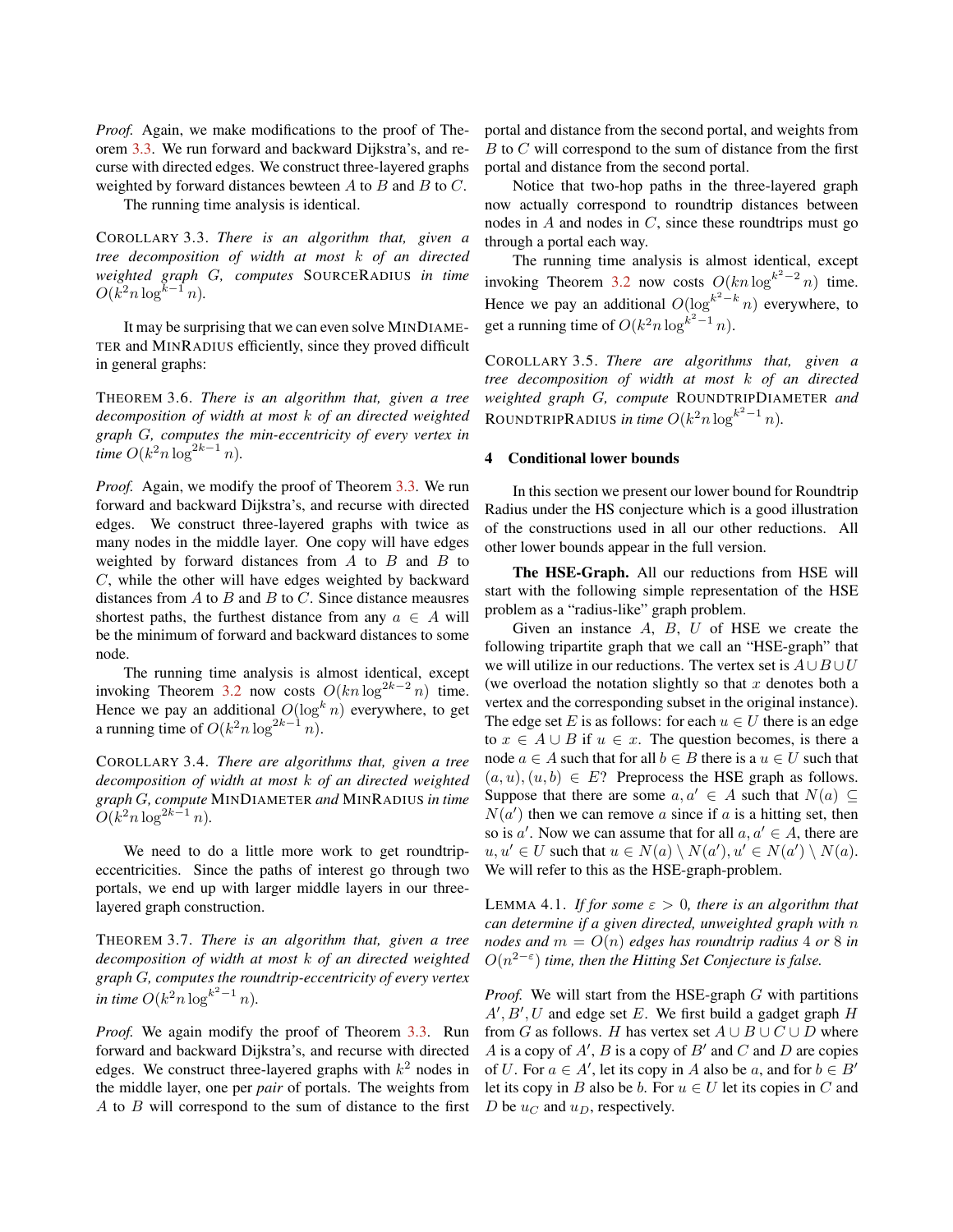If  $a \in A', u \in U$ , we create a directed 4-cycle connecting  $a \in A$  and  $u_C$  and a directed 4-cycle connecting  $a \in A$  and  $u_D$  as follows. If  $(a, u) \in E$ , then there is an edge from  $a$  to  $u<sub>C</sub>$  and a path of length 3 directed from  $u<sub>C</sub>$ to a where the internal nodes of the path are of degree 2 in H; additionally, there is an edge from  $u_D$  to a and a path of length 3 from a to  $u_D$ . If  $(a, u) \notin E$ , then the roles of the edges and 3-paths are reversed. That is, there is a 3-path from  $a$  to  $u<sub>C</sub>$  and an edge from  $u<sub>C</sub>$  to  $a$  and an edge from  $a$  to  $u_D$  and a 3-path from  $u_D$  to  $a$ . Call the set of internal nodes of all the 3-paths, X. Each edge  $(u, b)$  with  $u \in U$ ,  $b \in B$  is represented by two directed edges,  $(u_C, b), (b, u_D)$ . Note that any cycle in  $H$  has length at least 4 so that any roundtrip distance within  $H$  is also at least 4. Now, given  $H$ as a gadget, create two copies of  $H$ ,  $H_1$  on vertex partitions  $(A, B_1, C_1, D_1, X_1)$  and  $H_2$  on  $(A, B_2, C_2, D_2, X_2)$  so that  $H_1$  $H_1$  and  $H_2$  are glued at A. Call this graph F and see Figure 1 for an illustration.

First suppose that the HSE-instance  $G$  was a "yes" instance, and there is some  $a \in A$  such that for all  $b \in B$ , there is some  $u \in U$  with  $(a, u), (b, u) \in E$ . Then we will show that  $a$  has roundtrip distance at most  $4$  to all nodes in  $F$  and hence the roundtrip radius is at most 4. To see this, first note that by construction,  $a$  is on a cycle of length 4 to every node of  $D_1 \cup C_1 \cup D_2 \cup C_2$ . For any other node  $a' \in A$ , let  $u, u' \in U$  be nodes such that  $(a, u), (a', u') \in E, (a, u'), (a', u) \notin E$  (recall such  $u, u'$ ) exist). Then  $a \to u_{C_1} \to a' \to u_{D_1} \to a$  is a directed 4cycle in F. Finally, for any  $b_i \in B_i$  for  $i = 1, 2$ , if  $u \in U$ is such that  $(a, u), (u, b) \in G$ , the following is a directed 4-cycle in  $F: a \to u_{C_i} \to b_i \to u_{D_i} \to a$ .

Now suppose that the roundtrip radius of  $F$  is  $\lt 8$  and we will show that the original graph  $G$  must be a "yes" instance. We first claim that no node of  $F \setminus A$  can be a center.

Case 1. Suppose that some node  $u_{C_1}$  is a center (the cases  $u_{C_2}, u_{D_1}, u_{D_2}$  are symmetric). Then consider the roundtrip shortest path to  $u_{C_2}$ . Either the portion of the path from  $u_{C_1}$  to  $u_{C_2}$ , or the one from  $u_{C_2}$  to  $u_{C_1}$ , must have length at most 3. Assume, w.l.o.g. that  $d(u_{C_1} \to u_{C_2}) \leq 3$ , and note that the path must go through A. None of the 3 paths can be used, since the length would become  $> 3$ , which implies that it must be of the form  $u_{C_1} \to a \to u_{C_2}$  for some  $a \to A$ . However, by construction, if  $(a, u_{C_2}) \in E(F)$  then  $(a, u) \in E(G)$  and  $(u_{C_1}, a) \notin E(F)$ . Hence  $u_{C_1}$  cannot be a center.

Case 2. Suppose that some node  $x$  in  $X$  is the center and let u be the closest node in  $C_1 \cup C_2 \cup D_1 \cup D_2$  to x. Note that any roundtrip path from  $x$  must go through  $u$ , which implies that  $u$  can only be a better center than  $x$ . But by case 1,  $u$ cannot be the center and therefore neither can x.

Case 3. Now consider any two nodes  $b_1 \in B_1$ ,  $b_2 \in B_2$ . By construction,  $d(b_1, b_2), d(b_2, b_1) \geq 4$  and hence the



<span id="page-12-2"></span>Figure 1: The reduction from HSE to Roundtrip Radius.

roundtrip distance is at least 8. Hence no node of  $B_1 \cup B_2$ can be a center.

Hence the center of F is some node  $a \in A$ . Consider the roundtrip distance from a to any  $b_1 \in B_1$ . It is supposed to be at most 7. Any path from  $a$  to  $b_1$  that does not go directly from a to some node of  $C_1$  to  $b_1$  must have length at least 4. Similarly, any path from  $b_1$  to a that does not go directly from  $a$  to some node of  $D_1$  to  $a$  must have length at least 4. Thus, if the roundtrip radius is  $\lt 8$ , one of the pieces of the roundtrip path (from  $a$  to  $b_1$  and from  $b_1$  to  $a$ ) must be of length 2, as otherwise the roundtrip path would be of length at least 8. Hence there is some  $u \in U$  for which  $(a, u), (u, b) \in E$  and the original graph G is a "yes" instance of HSE.

To complete the proof, note that our new graph  $F$  has  $O(n|U|)$  nodes and  $O(n|U|)$  edges. This implies that a subquadratic algorithm for sparse graphs that distinguished between roundtrip radius 4 and 8 will solve the HSE problem in  $O(n^{2-\epsilon} \cdot |U|^{2-\epsilon})$  time, for some  $\varepsilon > 0$ , which refutes the HS conjecture.

Finally, we observe that the treewidth (in fact, pathwidth) of the graph in our construction is  $O(|U|)$  since by removing all nodes in the  $C \cup D$  parts of the graph we are left with a disconnected set of paths. Thus, an algorithm that can compute Radius on treewidth (or pathwidth)  $k$  graphs in  $2^{o(k)} \cdot n^{2-\epsilon}$  can be used to solve the HSE problem where  $|U| = \omega(\log n)$  in  $O(n^{2-\epsilon})$  time, refuting the HS conjecture.

## References

- <span id="page-12-1"></span>[1] Amir Abboud, Arturs Backurs, and Virginia Vassilevska Williams. Quadratic-time hardness of lcs and other sequence similarity measures. *FOCS*, 2015.
- <span id="page-12-0"></span>[2] Amir Abboud, Fabrizio Grandoni, and Virginia Vassilevska Williams. Subcubic equivalences between graph centrality problems, APSP and diameter. In *Proceedings of the Twenty-Sixth Annual ACM-SIAM Symposium on Discrete Algorithms, SODA 2015, San Diego, CA, USA, January 4-6, 2015*, pages 1681–1697, 2015.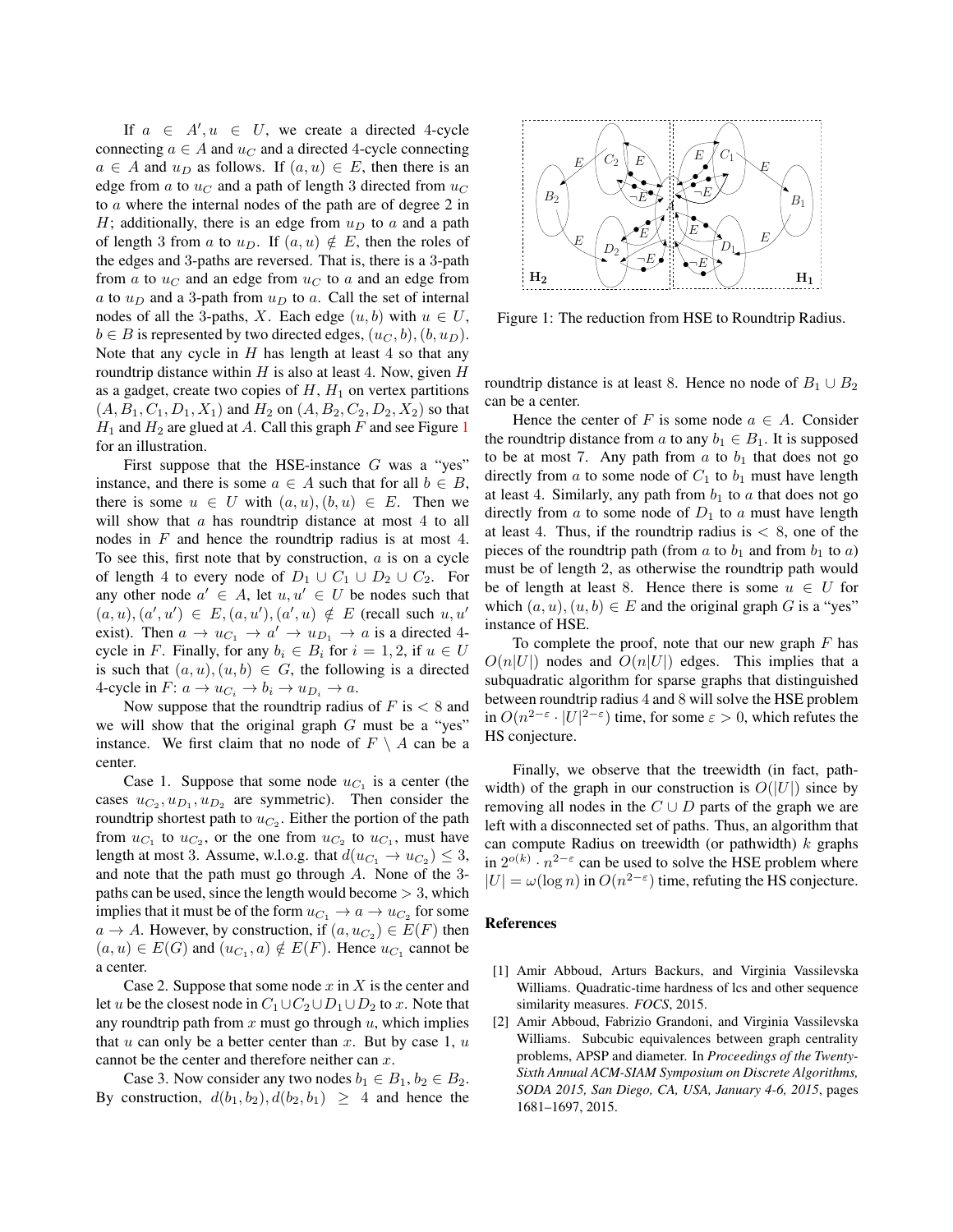| Radius Variants          |                                                                                 |                                                   |                      |  |
|--------------------------|---------------------------------------------------------------------------------|---------------------------------------------------|----------------------|--|
| <b>Problem</b>           | Definition                                                                      | <b>Upper Bound</b>                                | <b>HS</b> Conjecture |  |
| <b>UNDIRECTEDRADIUS</b>  | $\min \max d(v^*, v)$<br>$a, *$                                                 | $\overline{3/2}$ in $\tilde{O}(m\sqrt{n})$ [[47]] | $3/2$ [Thm 1.1]      |  |
| <b>SOURCERADIUS</b>      | $\min \max d(v^*, v)$<br>$7, *$                                                 | 2 in $\tilde{O}(m\sqrt{n}\log M)$ [Thm 2.1]       | $2$ [Thm 1.4]        |  |
| <b>MAXRADIUS</b>         | $\overline{\min} \max \max \{d(v^*, v), d(v, v^*)\}$<br>$2,$ *<br>$\eta$        | 2 in $\tilde{O}(m)$ [metric]                      | 2                    |  |
| <b>MINRADIUS</b>         | min max min $\{d(v^*, v), d(v, v^*)\}$<br>22                                    | $\,n$                                             | 2                    |  |
| <b>MINRADIUS on DAGs</b> | $\min \max \min \{d(v^*, v), d(v, v^*)\}$<br>$22*$<br>$\overline{\mathfrak{D}}$ | 3 in $\tilde{O}(m\sqrt{n}\log M)$ [Thm 2.3]       | 2                    |  |
| <b>ROUNDTRIPRADIUS</b>   | $\min \max\{d(v^*, v) + d(v, v^*)\}$<br>22                                      | 2 in $\tilde{O}(m)$ [metric]                      | 2 [Thm $1.5$ ]       |  |

<span id="page-13-13"></span>Table 1: Our Bounds for Various Radius Problems. Missing proofs are given in the full version.

| <b>Diameter Variants</b>  |                                               |                                                          |                            |  |
|---------------------------|-----------------------------------------------|----------------------------------------------------------|----------------------------|--|
| Problem                   | Definition                                    | <b>Upper Bound</b>                                       | $\overline{OV}$ Conjecture |  |
| <b>UNDIRECTEDDIAMETER</b> | $\max d(u, v)$<br>u.v                         | $3/2$ in $\tilde{O}(m\sqrt{n})$ [47]                     | $3/2$ [[47]]               |  |
| <b>MAXDIAMETER</b>        | $\max d(u \to v)$<br>u.v                      | $3/2$ in $\tilde{O}(m\sqrt{n})$ [47]                     | $3/2$ [[47]]               |  |
| <b>MINDIAMETER</b>        | $\max \min\{d(u \to v), d(v \to u)\}\$<br>u.v | $n^{\epsilon}$ in $\tilde{O}(mn^{1-\epsilon})$ [Lem 2.1] | 2 on weighted              |  |
| MINDIAMETER on DAGs       | $\max_{u \leq v} d(u \to v)$                  | $\overline{2}$ in $\tilde{O}(m)$ [Thm 2.2]               | 3/2                        |  |
| <b>ROUNDTRIPDIAMETER</b>  | $\max\{d(u \to v) + d(v \to u)\}\$<br>u.v     | 2 in $\tilde{O}(m)$ [metric]                             | 3/2                        |  |

<span id="page-13-14"></span>Table 2: Our Bounds for Various Diameter Problems. Missing proofs are given in the full version.

- <span id="page-13-7"></span>[3] Amir Abboud, Richard Ryan Williams, and Huacheng Yu. More applications of the polynomial method to algorithm design. In *Proceedings of the Twenty-Sixth Annual ACM-SIAM Symposium on Discrete Algorithms, SODA 2015, San Diego, CA, USA, January 4-6, 2015*, pages 218–230, 2015.
- <span id="page-13-1"></span>[4] Amir Abboud and Virginia Vassilevska Williams. Popular conjectures imply strong lower bounds for dynamic problems. In *55th IEEE Annual Symposium on Foundations of Computer Science, FOCS 2014, Philadelphia, PA, USA, October 18-21, 2014*, pages 434–443, 2014.
- <span id="page-13-8"></span>[5] Amir Abboud, Virginia Vassilevska Williams, and Oren Weimann. Consequences of faster alignment of sequences. In *ICALP (1)*, pages 39–51, 2014.
- <span id="page-13-3"></span>[6] D. Aingworth, C. Chekuri, P. Indyk, and R. Motwani. Fast estimation of diameter and shortest paths (without matrix multiplication). *SIAM J. Comput.*, 28(4):1167–1181, 1999.
- <span id="page-13-11"></span>[7] N. Alon, R. Yuster, and U. Zwick. Finding and counting given length cycles. *Algorithmica*, 17:209–223, 1997.
- <span id="page-13-0"></span>[8] Arturs Backurs and Piotr Indyk. Edit distance cannot be computed in strongly subquadratic time (unless SETH is false). In *Proceedings of the Forty-Seventh Annual ACM on Symposium on Theory of Computing, STOC 2015, Portland, OR, USA, June 14-17, 2015*, pages 51–58, 2015.
- <span id="page-13-18"></span>[9] Alex Bavelas. Communication patterns in task-oriented groups. *The Journal of the Acoustical Society of America*, pages 725–730, 1950.
- <span id="page-13-19"></span>[10] Murray A Beauchamp. An improved index of centrality. *Behavioral Science*, 10(2):161–163, 1965.
- <span id="page-13-4"></span>[11] B. Ben-Moshe, B. K. Bhattacharya, Q. Shi, and A. Tamir. Efficient algorithms for center problems in cactus networks. *Theoretical Computer Science*, 378(3):237 – 252, 2007.
- <span id="page-13-5"></span>[12] P. Berman and S. P. Kasiviswanathan. Faster approximation of distances in graphs. In *Proc. WADS*, pages 541–552, 2007.
- <span id="page-13-15"></span>[13] Hans L Bodlaender. *Dynamic programming on graphs with bounded treewidth*. Springer, 1988.
- <span id="page-13-17"></span>[14] Hans L Bodlaender. Treewidth: characterizations, applications, and computations. In *Graph-theoretic concepts in computer science*, pages 1–14. Springer, 2006.
- <span id="page-13-16"></span>[15] Hans L Bodlaender, Pål Grønås Drange, Markus S Dregi, Fedor V Fomin, Daniel Lokshtanov, and Michal Pilipczuk. An o (c<sup>o</sup> kn) 5-approximation algorithm for treewidth. In *Foundations of Computer Science (FOCS), 2013 IEEE 54th Annual Symposium on*, pages 499–508. IEEE, 2013.
- <span id="page-13-12"></span>[16] Michele Borassi, Pierluigi Crescenzi, and Michel Habib. Into the square - on the complexity of quadratic-time solvable problems. *CoRR*, abs/1407.4972, 2014.
- <span id="page-13-6"></span>[17] Michele Borassi, Pierluigi Crescenzi, Michel Habib, Walter A. Kosters, Andrea Marino, and Frank W. Takes. Fast diameter and radius bfs-based computation in (weakly connected) real-world graphs: With an application to the six degrees of separation games. *Theoretical Computer Science*, 2015. accepted.
- <span id="page-13-9"></span>[18] Karl Bringmann. Why walking the dog takes time: Frechet distance has no strongly subquadratic algorithms unless SETH fails. In *55th IEEE Annual Symposium on Foundations of Computer Science, FOCS 2014, Philadelphia, PA, USA, October 18-21, 2014*, pages 661–670, 2014.
- <span id="page-13-10"></span>[19] Karl Bringmann and Marvin Künnemann. Quadratic conditional lower bounds for string problems and dynamic time warping. *FOCS*, 2015.
- <span id="page-13-2"></span>[20] Karl Bringmann and Wolfgang Mulzer. Approximability of the Discrete Fréchet Distance. In 31st International